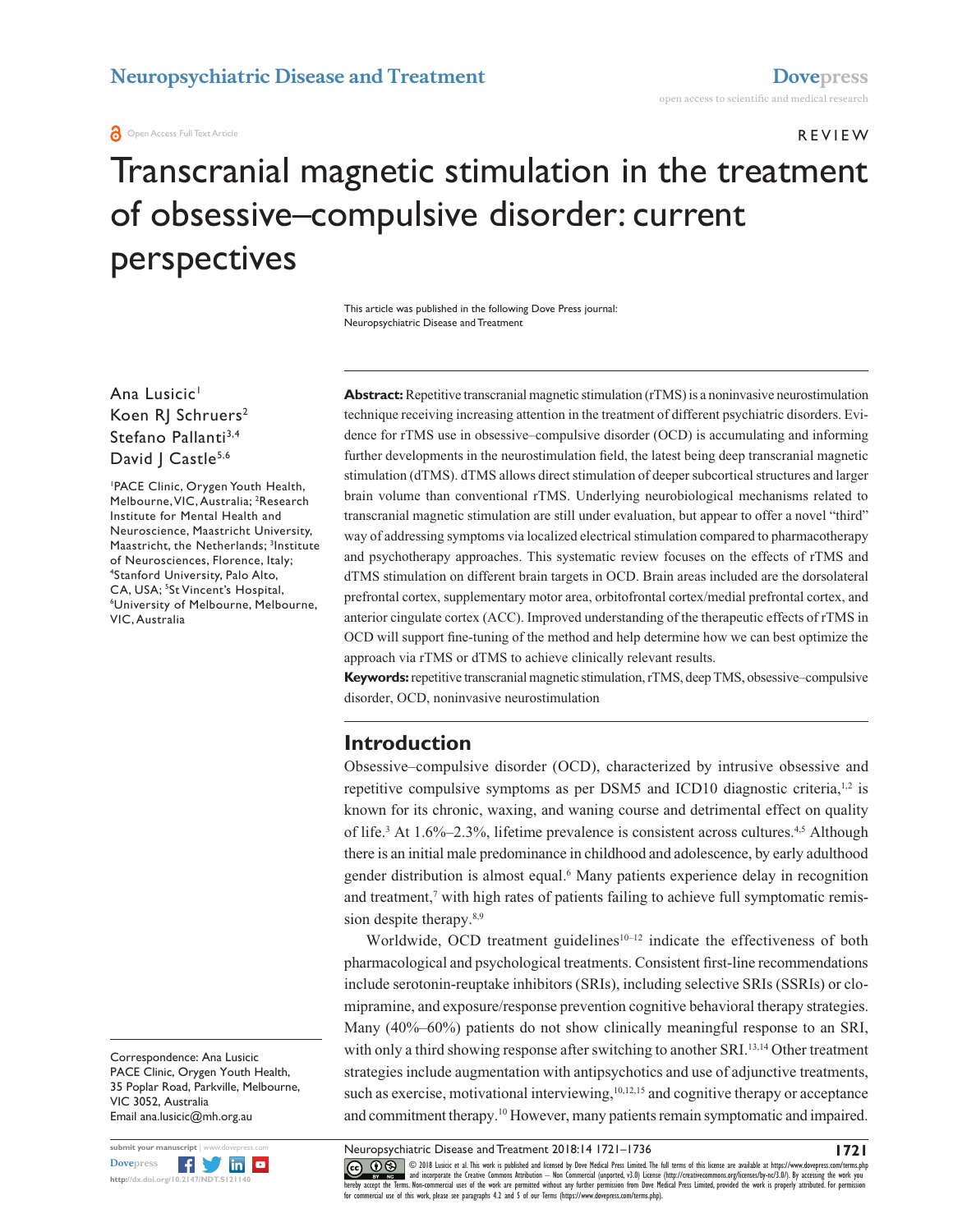Therefore, other strategies, notably ones that directly impact OCD neurocircuitry, are of longstanding interest.

The neurobiology of OCD is well established, and an understanding of neurocircuitry can help inform treatments, notably brain stimulation and lesion approaches. Neurobiological models of OCD describe alterations in cortico-striatothalamo-cortical (CSTC) circuits responsible for affective, cognitive, and motor functions. More recently, other brain regions, such as the limbic and parietal cortices, have also been implicated.<sup>16</sup>

Historically, Alexander et al<sup>17</sup> described five parallel basal ganglia–thalamocortical circuits, comprising specific areas of the cerebral cortex linked with the striatum, pallidum, substantia nigra, and thalamus. Subsequently, it was shown that CSTC loops were interconnected and not as segregated as previously considered.16–19 "Net activity" of CSTC circuitry is thought to be modulated by the interplay between "direct" and "indirect" pathways connecting the cortex and subcortical structures. The "direct pathway" is thought to be driven by glutamate and γ-aminobutyric acid-neurotransmitter interplay among the cortex, striatum, and globus pallidus, resulting in disinhibition of the thalamus and excitation of the cortex. The "indirect pathway", with its γ-aminobutyric acid-inhibitory projections from the striatum to the globus pallidus externa and subthalamic nucleus, excites the globus pallidus interna and inhibits the thalamic input to the cortex. CTSC loops implicated in OCD include the components outlined in the following sections.

## Motor circuit/sensorimotor circuit

This connects the sensorimotor and motor cortices, including the supplementary motor area (SMA) with putamen. Putamen projects to the globus pallidus interna and externa and caudal substantia nigra. The internal pallidal segment in turn projects to the ventrolateral thalamic nucleus and finally back to the sensorimotor cortex. Functional alteration of the loop might be responsible for interfering with suppression of "internally triggered intrusive and repetitive movements and thoughts".20

# Dorsal cognitive circuit/dorsolateral prefrontal circuit

This projects from the dorsal prefrontal region (dorsolateral prefrontal cortex [dlPFC], including the dorsal anterior cingulate cortex  $[ACC]$ <sup>21</sup> to the dorsolateral caudate nucleus, which is further connected to dorsomedial parts of the globus pallidus and rostral substantia nigra. Functionally, the dlPFC is linked to executive cognitive functions, including adjustment of cognitive and behavioral programs.18,19 Deficits in this circuits might be linked to increased attention to obsessive thoughts.22

## Ventral cognitive circuit

This is formed by projections from the anterolateral orbitofrontal cortex (OFC) to the ventromedial caudate nucleus, which in turn innervates the dorsomedial part of the internal pallidum and rostromedial substantia nigra. Lesions to the lateral OFC appear to interfere with the ability to make appropriate shifts in behavioral sets and may be relevant for ritualized behavioral responses.<sup>16,17</sup> Hyperactivity of the lateral OFC in this context may mediate obsessions.<sup>16</sup> It has been suggested that excessive activity in the direct pathway of the OFC–ACC loop "traps obsessive thoughts".23

## Affective anterior cingulate circuit

This connects the ventromedial prefrontal cortex (PFC), medial OFC, and ventral ACC<sup>24</sup> with the ventral striatum, the nucleus accumbens, and further the ventral pallidum and substantia nigra. It closes the loop by projection to the thalamus and back to the ACC and ventromedial PFC. It appears to be relevant for processing affective and reward information. In OCD, its hyperactivity is linked to altered monitoring of behavior and impairment in modifying behavioral responses.

Historically, neurosurgery was considered the last treatment option for OCD after pharmacological and psychological strategies had been exhausted. Targets have included the cingulate gyrus and anterior limb of the internal capsule, as well as tracts that connect the cortex to thalamic nuclei. Such interventions have shown variable levels of effectiveness, with variable long-term success.<sup>11</sup> Also, such interventions are irreversible. More recently, there has been interest in noninvasive neuromodulation, including repetitive transcranial magnetic stimulation (rTMS), transcranial direct-current stimulation, and more recently deep transcranial magnetic stimulation (dTMS). rTMS uses a low-intensity magnetic field applied to the scalp surface via specially designed coils to induce neurophysiological changes in the cortex and subcortical areas. Stimulation protocols include low-frequency (LF) rTMS  $(<$  5 Hz), inducing decreased neuronal activity in the cortex,<sup>25</sup> or high-frequency (HF) rTMS ( $>5$  Hz), considered to increase the cortical activity via facilitation of synaptic efficiency.26 dTMS uses specifically designed coils to reach deeper subcortical structures while generating a localized magnetic field.

Published systematic reviews and meta-analyses $27-31$  have focused on the overall effectiveness of neurostimulation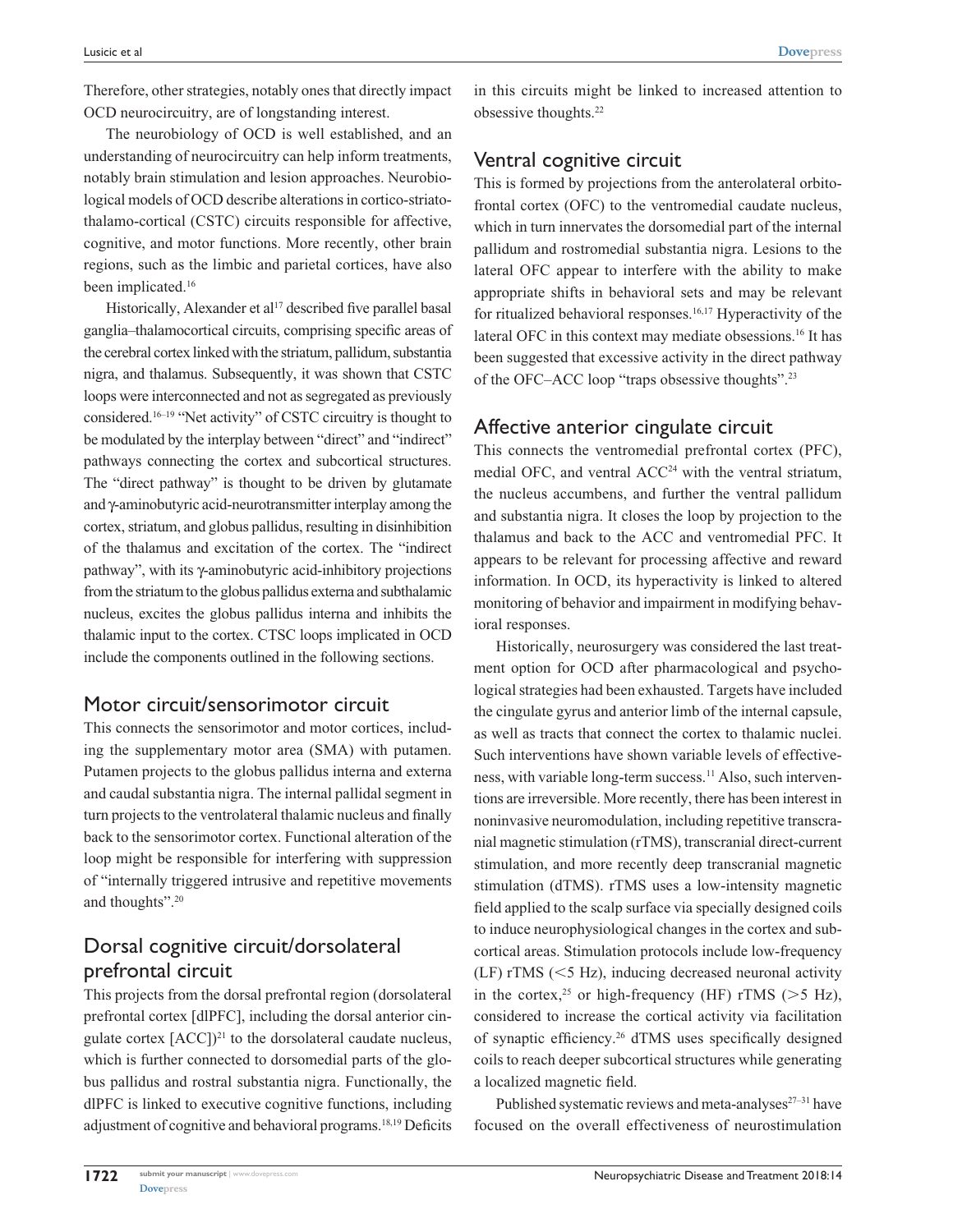in OCD, with mixed conclusions. Such reviews have not explored the neurobiological rationale of modulation of different brain targets that subsume neurobiological mechanisms driving obsessive, compulsive, and anxiety symptoms in OCD. Extant systematic reviews and meta-analysis of neuromodulation in OCD have not fully explored the heterogeneity of treatment parameters. Therefore, this systematic review analyzes randomized controlled trials (RCTs) of rTMS and dTMS stimulation over different brain targets in OCD and using different stimulation parameters. Targeted brain areas included in the review are the dlPFC, SMA, OFC/medial PFC (mPFC), and ACC, all of which have been implicated in OCD.

# **Materials and methods** Search strategy

Separate searches for randomized sham-controlled trials and systematic reviews (including meta-analyses) were conducted using the PubMed/Medline, Ovid SP, and PsycInfo databases for the period from January 1980 to October 2017, accompanied by a manual search for additional references from identified publications (Figure 1). Search terms were as follows: transcranial magnetic stimulation or transcranial magnetic stimulation (TMS) + obsessive compulsive disorder or OCD. Inclusion criteria for this systematic review were sham-controlled trials in humans using active rTMS, θ-burst rTMS, or dTMS versus Sham TMS, double-blind or singleblind randomized trials, and English language articles. We excluded nonrandomized trials, case series, case reports, and uncontrolled trials. Seven systematic reviews and metaanalyses were identified using the same keywords with systematic reviews and/or a meta-analysis filter.

# rTMS of dlPFC

The dlPFC emerged as a target for OCD treatment after converging evidence accrued via neuroimaging research, noting its relevance in the pathophysiology of CSTC networks, specifically of the dorsal cortical (cognitive/associative) loop. Functionally, the "dorsal cognitive loop" is known to be involved in executive functions of planning and working memory and implementation of control via attention during execution of tasks.<sup>19,32,33</sup> The dlPFC has also been shown to be relevant for retaining and manipulating spatial information $34$  and integration of emotional and cognitive processing.16,19 Involvement of the dorsal cognitive loop in OCD is underpinned by neuroimaging findings involving structural, resting-state, symptom provocation, and cognitive task paradigms and studies exploring functional changes associated with treatment. One proposition in understanding

Records identified by database search + full text articles assessed for eligibility:



**Figure 1** Search strategy.

**Abbreviations:** rTMS, repetitive transcranial magnetic stimulation; TMS, transcranial magnetic stimulation.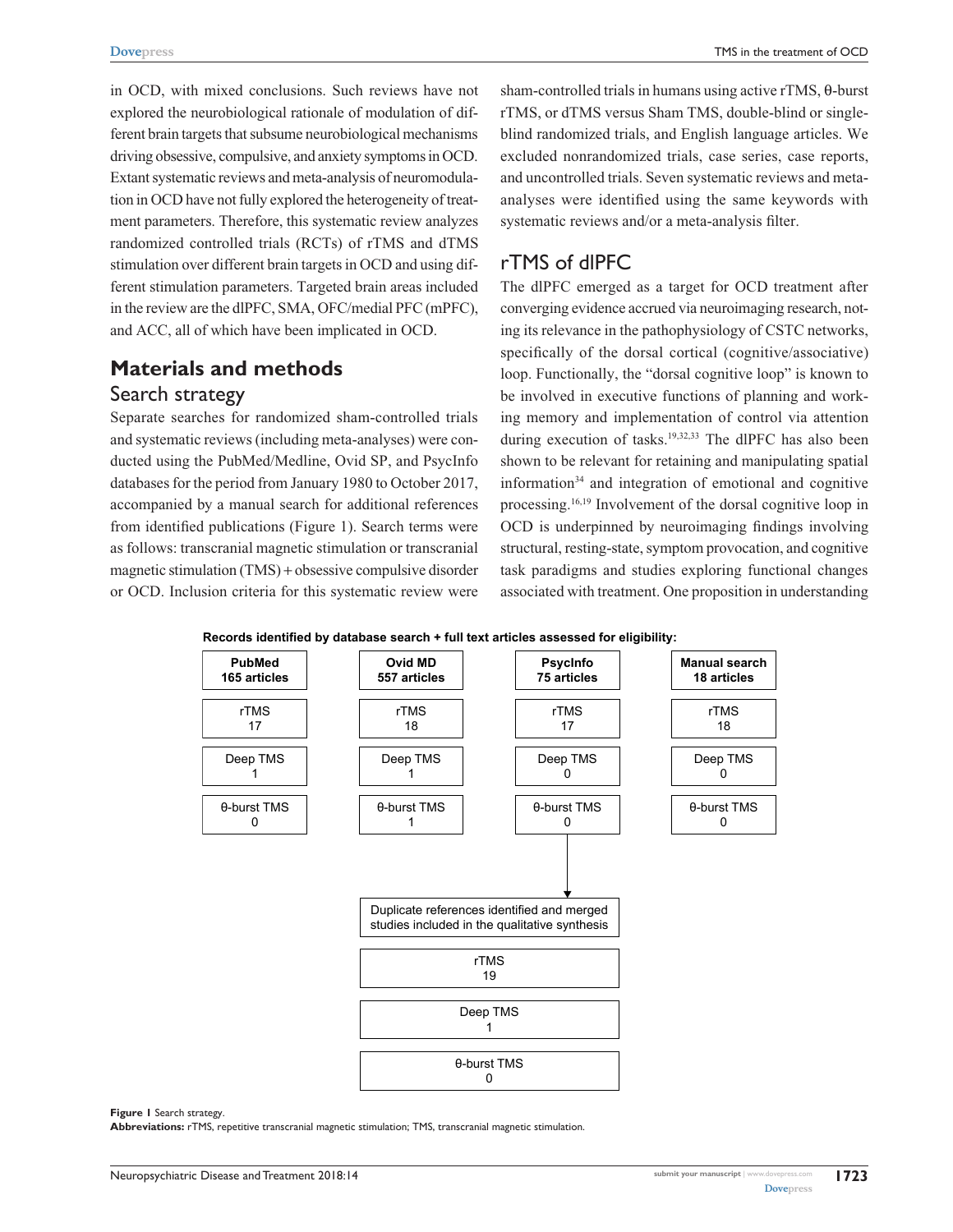the deficits of the dorsal cognitive loop in OCD is dominance of the indirect over direct cortical pathway.19,35 The superficial position of the dlPFC, easily accessible to magnetic stimulation, made it an appealing target in the treatment of OCD, especially as it was already shown to be an effective target in the treatment of depression. Greenberg et  $a^{136}$  were the first to study the effects of rTMS on the PFC. A single 20-minute session of 20 Hz rTMS applied over the prefrontal area in 12 OCD patients was associated with a decrease in compulsive symptoms during as well as 30 minutes ( $P \le 0.01$ ) and 8 hours after  $(P<0.02)$  right PFC stimulation. Left PFC stimulation  $(P=0.05)$  did not show this effect.

#### Studies using LF (1 Hz) rTMS over the right dlPFC

Several studies have studied LF stimulation over the right dlPFC. Alonso et al<sup>37</sup> examined the effects of LF vs sham stimulation over the right dlPFC in a double-blind RCT with 18 unmedicated and medicated OCD subjects. The right dlPFC, inclusive of Brodmann areas (BAs) 6, 8, 10, 44, and 45, was stimulated using a circular coil with 1 Hz frequency three times a week for 6 weeks. Baseline mean Yale–Brown Obsessive–Compulsive Scale (YBOCS) scores were in the moderate–severe range. There were no statistically significant effects of active treatment compared to sham treatment on YBOCS (*P*=0.81) or Hamilton Depression Rating Scale (HDRS) scores (*P*=0.95) at 10 weeks. The authors raised type II error as a potential explanation for the negative findings. Inclusion of treatment-resistant (TR) patients, heterogeneity in medication status, unclear duration of illness, and active sham coil might have contributed to negative results. Importantly, use of a circular coil has previously been shown to have limited convergence of neurostimuli.<sup>38</sup> In an RCT of 27 TR OCD patients, Seo et al<sup>39</sup> employed 1 Hz 20-minute train stimulations of the right DLPFC with a figure-eight coil over 3 weeks. The sham protocol was identical, apart from the use of an inactive coil. There was a highly significant difference between two groups after 3 weeks on YBOCS score ( $P=0.008$ ). However, no significant difference was found in the number of responders to treatment (reduction in YBOCS scores  $\geq$ 25%) between groups (*P*=0.148). Between-group effects were significant for the HDRS ( $P=0.009$ ) at week 2 and Clinical Global Impression – severity (CGI-S) scale scores at week 3 (*P*=0.008). The authors did not address whether the improved YBOCS scores could have been secondary to improved mood. Other limitations included the small sample, lack of double blinding, and potential variability between sessions in precise mapping of targets (Table 1).

In a separate study, Elbeh et  $al^{40}$  examined the effects of 1 Hz, 10 Hz, or sham treatment applied to the right dlPFC in 45 OCD patients with a mean duration of illness of 19.2±11.5 months. Stimulation was applied over 10 sessions, with a follow-up of 3 months. Sham-stimulation parameters were identical to the 10 Hz group, but the coil was set at 90° to the scalp. There was a statistically significant difference between the 1 Hz rTMS group and the sham group on YBOCS scores at 2 weeks and 3 months (*P*=0.001), but no significant difference on YBOCS scores for the 10 Hz group vs the sham group at 2 weeks (*P*=0.08) or 3 months (*P*=0.098). The group receiving 1 Hz frequency showed a statistically significant reduction in YBOCS scores compared to the 10 Hz group (*P*=0.019) after 3 months. The study showed good response to 1 Hz stimulation in young, non-TR OCD patients with short mean duration of illness compared to the 10 Hz and sham groups. Interestingly, Hamilton Anxiety Rating Scale (HARS) scores reduced significantly in the 1 Hz group in comparison with the 10 Hz and sham treatment, but were not addressed as potentially relevant to the decrease in YBOCS scores (Table 1).

Studies using HF ( $\geq$ 5 Hz) rTMS over the right dlPFC The effects of 10 Hz rTMS over the right dlPFC were further tested in a 6-week double-blind RCT, followed by a 6-week open-label phase in 27 TR OCD patients with baseline YBOCS scores in the severe–extreme range.<sup>41</sup> There were no significant differences between groups after 6 weeks of initial treatment ( $P=0.710$ ). Between-group differences on HDRS (*P*=0.637) and HARS (*P*=0.539) scores were not significant either. The additional 6 weeks of open-label active rTMS in 10 patients from the sham group significantly reduced YBOCS scores by week 8 (*P*=0.023), with a rebound thereafter. There were no clinical responders in the active group (defined as  $\geq 30\%$  improvement in YBOCS with "much" improved/very much improved" CGI scores). Long duration and severity of illness might have contributed to the modest effects of treatment (Table 1).

#### Studies using LF (1 Hz) rTMS over the left dlPFC

In a double-blind RCT study with 33 TR OCD patients, 1 Hz or sham stimulation was applied over the left dlPFC for 2 weeks.42 Active and sham stimulation was positioned at 90° over the same area with the same stimulation parameters as the active coil. There were no statistically significant differences between active and sham treatments at 2 and 4 weeks poststimulation. There was a significant difference between baseline YBOCS scores in the active (YBOCS 29.82±5.8)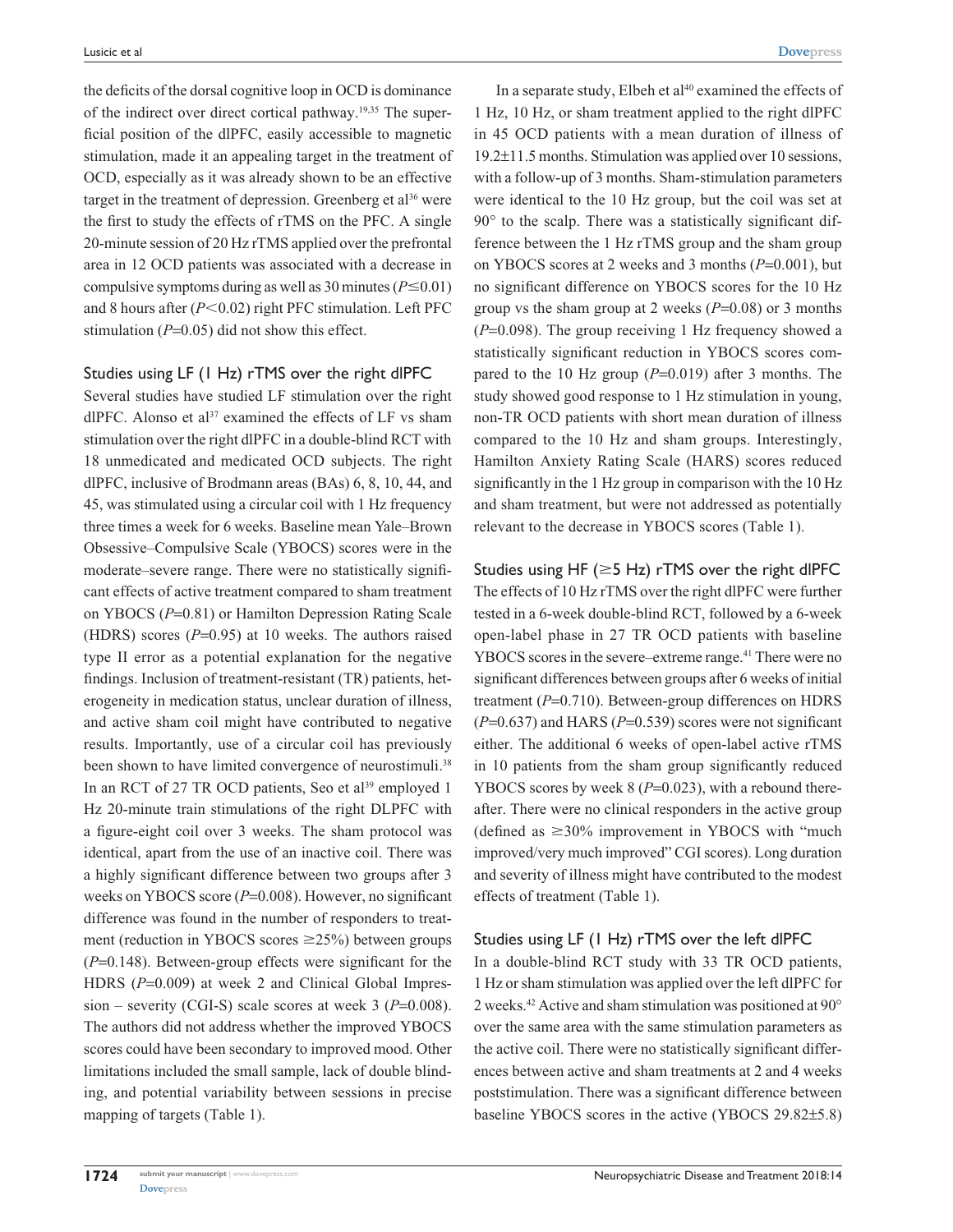|                            | Table I rTMS over the right dIPFC                                                                                                                           |                                                                                                                                         |                                                                                                                                                                                                                                                                                              |                                                                                                                                                                    |                                                                                                                                                   |                                                                                                                                                               |
|----------------------------|-------------------------------------------------------------------------------------------------------------------------------------------------------------|-----------------------------------------------------------------------------------------------------------------------------------------|----------------------------------------------------------------------------------------------------------------------------------------------------------------------------------------------------------------------------------------------------------------------------------------------|--------------------------------------------------------------------------------------------------------------------------------------------------------------------|---------------------------------------------------------------------------------------------------------------------------------------------------|---------------------------------------------------------------------------------------------------------------------------------------------------------------|
| Low frequency (I Hz)       |                                                                                                                                                             |                                                                                                                                         |                                                                                                                                                                                                                                                                                              |                                                                                                                                                                    |                                                                                                                                                   |                                                                                                                                                               |
| Study                      | Study design                                                                                                                                                | and definition of<br><b>Baseline scores</b><br>response                                                                                 | rTMS protocol parameters<br>and baseline scores                                                                                                                                                                                                                                              | Results                                                                                                                                                            | Duration of follow up<br>and results                                                                                                              | Limitations                                                                                                                                                   |
| Alonso et al <sup>37</sup> | TR patients; RCT; mean<br>18 patients medicated<br>and unmedicated; 13<br>age 35.2±12.1 years                                                               | Baseline YBOCS, active<br>$24.0 \pm 5.3$ , sham group<br>25.6±6.1; response,<br>global reduction in<br>YBOCS $\geq 40\%$                | sham coil; I Hz at 20 RMT; time<br>20-minute sessions; II0% RMT;<br>18 sessions/3 x week/6 weeks;<br>circular coil; neuronavigation;<br>parameters same                                                                                                                                      | NS difference between groups<br>(P=0.081) at 10 weeks                                                                                                              | 10 weeks                                                                                                                                          | Small sample, inclusion of<br>TR subjects, medication<br>synergy, use of circular<br>$\overline{5}$                                                           |
| Seo et al <sup>39</sup>    | mean age 34.5±9.8 years<br>sham; duration of illness<br>active, $36.3 \pm 12.5$ years<br>27 TR patients; RCT;<br>9.8-11.7 $\pm$ 8-9.5 years                 | reduction in YBOCS<br>reported; response,<br>Baseline scores not<br>scores $\geq$ 25%                                                   | 15 sessions; 5 x week; 20-minute<br>sessions; 1,200 pulses/day; 100%<br>RMT; figure-eight coil; manual<br>targeting                                                                                                                                                                          | sham YBOCS (P=0.008); NS<br>difference on the responder<br>rate in the active vs sham<br>improvement in active vs<br>At 3 weeks, significant<br>groups $(P=0.148)$ | 3 weeks                                                                                                                                           | double-blinding, potential<br>targeting, HDRS scores<br>variable localization of<br>targets due to manual<br>not factored in, in the<br>Small sample, lack of |
| Elbeh et al <sup>40</sup>  | randomized trial; mean<br>of 15); double-blinded,<br>45 patients (3 groups<br>$19.2 \pm 11.5$ months<br>duration of illness                                 | 24.9±5.7; response rates<br>Hz, YBOCS 25.3±4.7;<br>YBOCS 26.7±6.5; 10<br>sham group, YBOCS<br>I Hz (baseline),<br>not reported          | 4 trains ×500 pulses/day, 40-second<br>intertrain interval; 10 Hz: 10 trains<br>protocol identical to 10 Hz group,<br>apart from position of coil; figure-<br>x200 pulses, 20-second intertrain<br>interval, 100% RMT; sham rTMS,<br>2 weeks; 10 sessions; 1 Hz,<br>eight coil               | 2 weeks, significant reduction in<br>Hz YBOCS (P=0.001)                                                                                                            | reduction in I Hz vs sham<br>YBOCS between   Hz vs<br>$(P=0.001)$ ; reduction in<br>3 months, significant<br>$10 Hz (P=0.019)$                    | Heterogeneity of sample<br>sample, unclear current<br>symptom dimension<br>not explored. Small<br>medication status<br>final results                          |
| High frequency (10 Hz)     |                                                                                                                                                             |                                                                                                                                         |                                                                                                                                                                                                                                                                                              |                                                                                                                                                                    |                                                                                                                                                   |                                                                                                                                                               |
| Mansur et al <sup>41</sup> | 6-week open-label trial in<br>rTMS, 14 sham); 6-week<br>10 patients; duration of<br>illness 15.6-26.2 years<br>27 patients (13 active<br>double-blind RCT + | Baseline YBOCS, active<br>"much or very much<br>30±3, sham 29±4.9;<br>$\geq$ 30% reduction +<br>response, YBOCS<br>improved" CGI        | eight coil; manual targeting; sham,<br>60,000 pulses; II0% RMT; figure-<br>25-second intertrain interval,<br>40 trains; 5-second trains +<br>Initial 6 weeks, 30 sessions,<br>deactivated coil                                                                                               | No significant difference after<br>6 weeks of initial treatment<br>between groups (P=0.71)                                                                         | Additional 6-week open-<br>label trial for 10 patients<br>P=0.023; effect lost after<br>from the previous sham<br>group; week 8, YBOCS,<br>week 8 | to manual targeting,<br>imprecision linked<br>duration of illness<br>severity and long<br>Small sample,                                                       |
| Elbeh et al <sup>40</sup>  | mean duration of illness<br>blind, randomized trial;<br>of 15 patients; double-<br>45 patients, 3 groups<br>$19.2 \pm 11.5$ months                          | $Hz$ baseline YBOCS<br>26.7±6.5; 10 Hz YBOCS<br>$25.3 \pm 4.7$ ; sham group<br>response rates not<br><b>YBOCS 24.9±5.7;</b><br>reported | intertrain interval; 10 Hz, 10 trains,<br>sham rTMS, protocol identical to<br>trains, 500 pulses/day; 40-second<br>the 10 Hz group, apart from the<br>2 weeks; 10 sessions; 1 Hz, four<br>position of coil; figure-eight coil<br>intertrain interval, 100% RMT;<br>200 pulses/day; 20-second | 2 weeks, significant reduction<br>YBOCS   Hz (P=0.001)                                                                                                             | reduction in I Hz vs sham<br>YBOCS scores in I Hz vs<br>$(P=0.001)$ ; reduction in<br>3 months, significant<br>$(0.019)$ Hz (P=0.019)             | Heterogeneity of sample<br>sample, unclear current<br>symptom dimension<br>not explored, small<br>medication status                                           |
|                            |                                                                                                                                                             |                                                                                                                                         | Abbreviations: rTMS, repetitive transcranial magnetic stimulation; CGI, Clinical Global Impression; dIPFC, dorsolateral prefrontal cortex; YBOCS, Yale-Brown Obsessive-Compulsive Scale; RMT, resting motor threshold; NS,<br>non                                                            |                                                                                                                                                                    |                                                                                                                                                   |                                                                                                                                                               |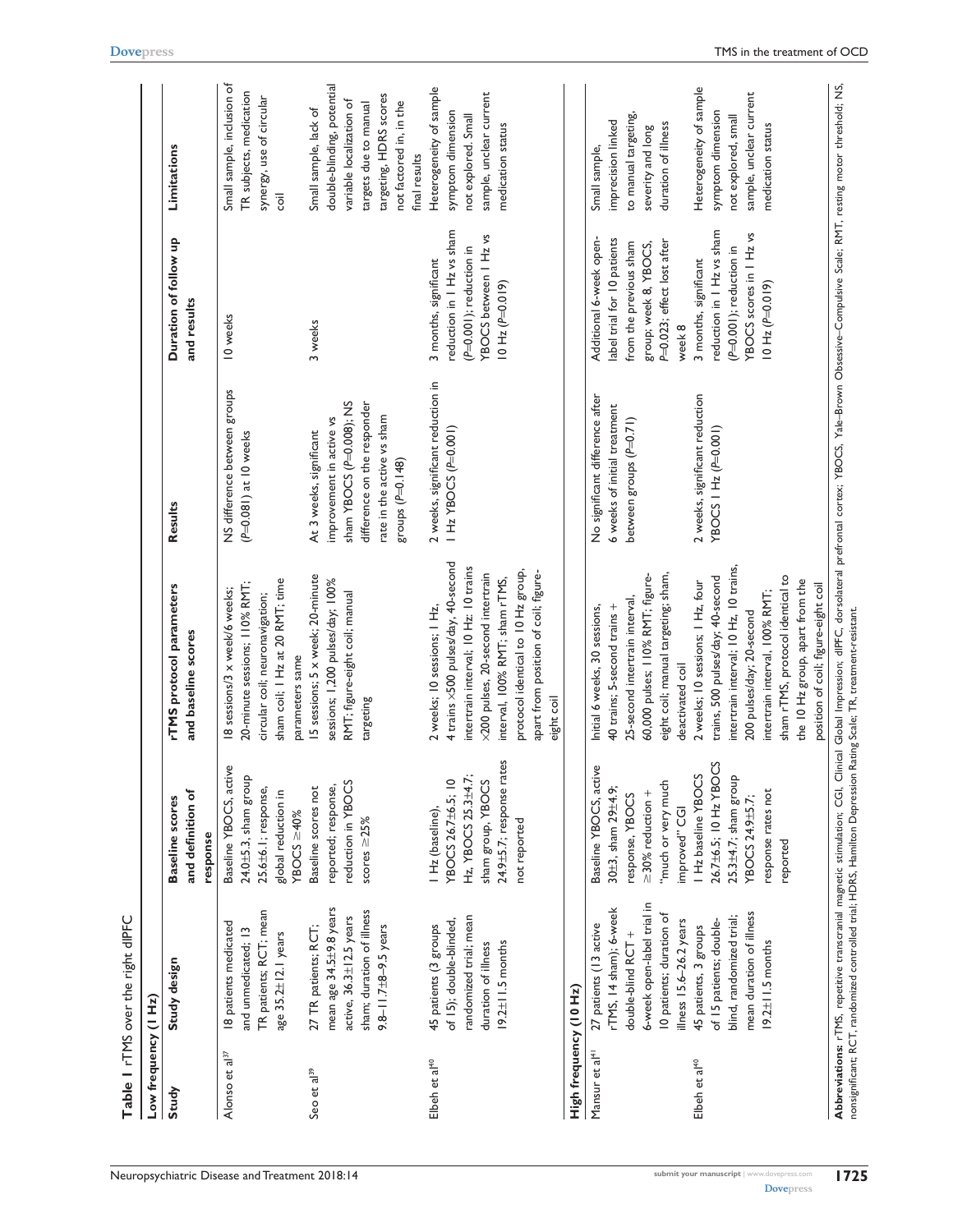and sham (YBOCS 23.42±4.9) groups, which was taken into account in a final comparison between groups (Table 2).

### High-frequency ( $\geq$ 5 Hz) rTMS over the left dlPFC

In 2007, Sachdev et al compared 10 Hz rTMS to sham rTMS over the left dlPFC in 18 TR OCD patients.<sup>43</sup> Stimulation was applied over 10 sessions using a figure-eight coil, with an open extension to 20 sessions. The same parameters were used for the sham coil, positioned at 1 m from the scalp. The mean duration of illness for both groups was approximately 12 years, with mean ages 29.5±9.9 years in the active and 35.8±8.2 years in the sham group. There was no significant difference between groups on YBOCS scores at 2 or 4 weeks (*P*=0.76, *P*=0.24) of treatment, even after correcting for Montgomery–Åsberg Depression Rating Scale (MADRS) scores, which improved after 4 weeks (*P*=0.041). The study included a small sample of OCD patients with mild depressive disorder (Table 2).

#### rTMS over bilateral dlPFC

#### Using HF  $\alpha$ -rTMS over bilateral dlPFC

Ma et al<sup>44</sup> used an innovative approach to stimulate the dlPFC using individualized rTMS frequency based on individually measured electroencephalography (EEG) α-frequency. They compared  $\alpha$ -guided rTMS at 8–12 Hz frequencies with sham stimulation over 10 days in 46 medicated OCD

|                             | Low-frequency (1 Hz) rTMS over the left dIPFC                                                                                                                                                                               |                                                                                                                                                           |                                                                                                                                                                                      |                                                |                                                                                           |                                                                                                                                                         |
|-----------------------------|-----------------------------------------------------------------------------------------------------------------------------------------------------------------------------------------------------------------------------|-----------------------------------------------------------------------------------------------------------------------------------------------------------|--------------------------------------------------------------------------------------------------------------------------------------------------------------------------------------|------------------------------------------------|-------------------------------------------------------------------------------------------|---------------------------------------------------------------------------------------------------------------------------------------------------------|
| <b>Study</b>                | <b>Study design</b>                                                                                                                                                                                                         | <b>Baseline scores</b><br>and definition of<br>response                                                                                                   | rTMS protocol<br>parameters and<br>baseline scores                                                                                                                                   | <b>Results</b>                                 | <b>Duration of</b><br>follow up<br>and results                                            | <b>Limitations</b>                                                                                                                                      |
| Prasko et al <sup>42</sup>  | 30 TR OCD patients;<br>RCT; active vs sham;<br>age 28.9-33.4 years,<br>mean duration of<br>illness $\sim$ 15 years                                                                                                          | YBOCS, active<br>29.82±5.8, sham<br>$23.42 \pm 4.9$ ;<br>response<br>definition NA                                                                        | 2 weeks, 30-minute<br>sessions, 1,800 pulses/<br>session; 110% RMT;<br>sham stimulation, same<br>parameters at 90°<br>over the left dlPFC;<br>figure-eight coil; manual<br>targeting | 2 weeks; NS<br>difference<br>between<br>groups | 4 weeks,<br>NS effects<br>on YBOCS,<br>CGI-S, HARS<br>between<br>groups                   | Small sample,<br>baseline difference<br>on YBOCS scores<br>between active<br>and sham groups,<br>manual targeting of<br>left dlPFC, active<br>sham coil |
|                             | High-frequency ( $>5$ Hz) rTMS over the left dIPFC                                                                                                                                                                          |                                                                                                                                                           |                                                                                                                                                                                      |                                                |                                                                                           |                                                                                                                                                         |
| Sachdev et al <sup>43</sup> | 18 TR OCD patients;<br>2-week $RCT + 2$ -week<br>open-label study; mean<br>age, active $29.5\pm9.9$ years,<br>sham $35.8\pm8.2$ years;<br>duration of illness, active<br>$12.6 \pm 7.5$ years, sham<br>$12.3 \pm 5.4$ years | Baseline YBOCS,<br>active 25.8±5.7,<br>sham $23.9 \pm 9.9$ ;<br>clinically significant<br>improvement<br>definition,<br>reduction in<br>$YBOCS \geq 40\%$ | 10 sessions/2 weeks-20<br>sessions/4 weeks; each<br>session 30 trains $\times$ 5<br>$seconds + 25-second$<br>intertrain interval; 110%<br>RMT; manual targeting                      | NS at 2 weeks<br>$(P=0.76)$                    | NS at 4 weeks<br>$(P=0.24);$<br>clinically<br>significant<br>improvement<br>in 6 patients | Small sample, TR<br>illness in chronic<br>OCD patients                                                                                                  |

**Table 2** LF and HF rTMS over the left dlPFC

patients: α-rTMS sessions were 20 minutes long, delivered by a circular coil, using manual mapping of bilateral dlPFC. A sham coil was inactive, but with the same positioning as the active coil. Frequency of  $α$ -rTMS was determined by average individual intrinsic α-EEG frequency, resulting in delivery of 648–872 pulses per treatment. At week 2, the α-rTMS group showed significant reductions in YBOCS scores compared to the sham group  $(P<0.01)$  and remained statistically significant at 1 week posttreatment for obsession  $(P=0.016)$ , but not for compulsion subscores  $(P=0.144)$ . HARS scores showed significant reduction after 2 weeks of treatment  $(P<0.01)$  and at 1 week follow-up  $(P<0.01)$ , but HDRS scores showed no significant changes between active and sham groups ( $P \ge 0.05$ ). So far, this is the only published study to use individualized rTMS frequency and replication, and this would be interesting in a larger OCD group (Table 3).

#### Studies using HF rTMS for bilateral dlPFC stimulation

Haghighi et al<sup>45</sup> and Jahangard et al<sup>46</sup> analyzed 20 Hz rTMS applied sequentially over the left and right dlPFC in TR OCD patients. Both studies used a randomized single-blind crossover design to compare active rTMS to sham stimulation over 4 weeks. Both studies reported significant improvements in YBOCS scores in active versus sham groups. Limitations of both studies included single-blind design and lack

**Abbreviations:** rTMS, repetitive transcranial magnetic stimulation; dlPFC, dorsolateral prefrontal cortex; TR, treatment-resistant; OCD, obsessive–compulsive disorder; RCT, randomized controlled trial; YBOCS, Yale–Brown Obsessive–Compulsive Scale; NA, not applicable; RMT, resting motor threshold; NS, nonsignificant; CGI-S, Clinical Global Impression – severity; HARS, Hamilton Anxiety Rating Scale.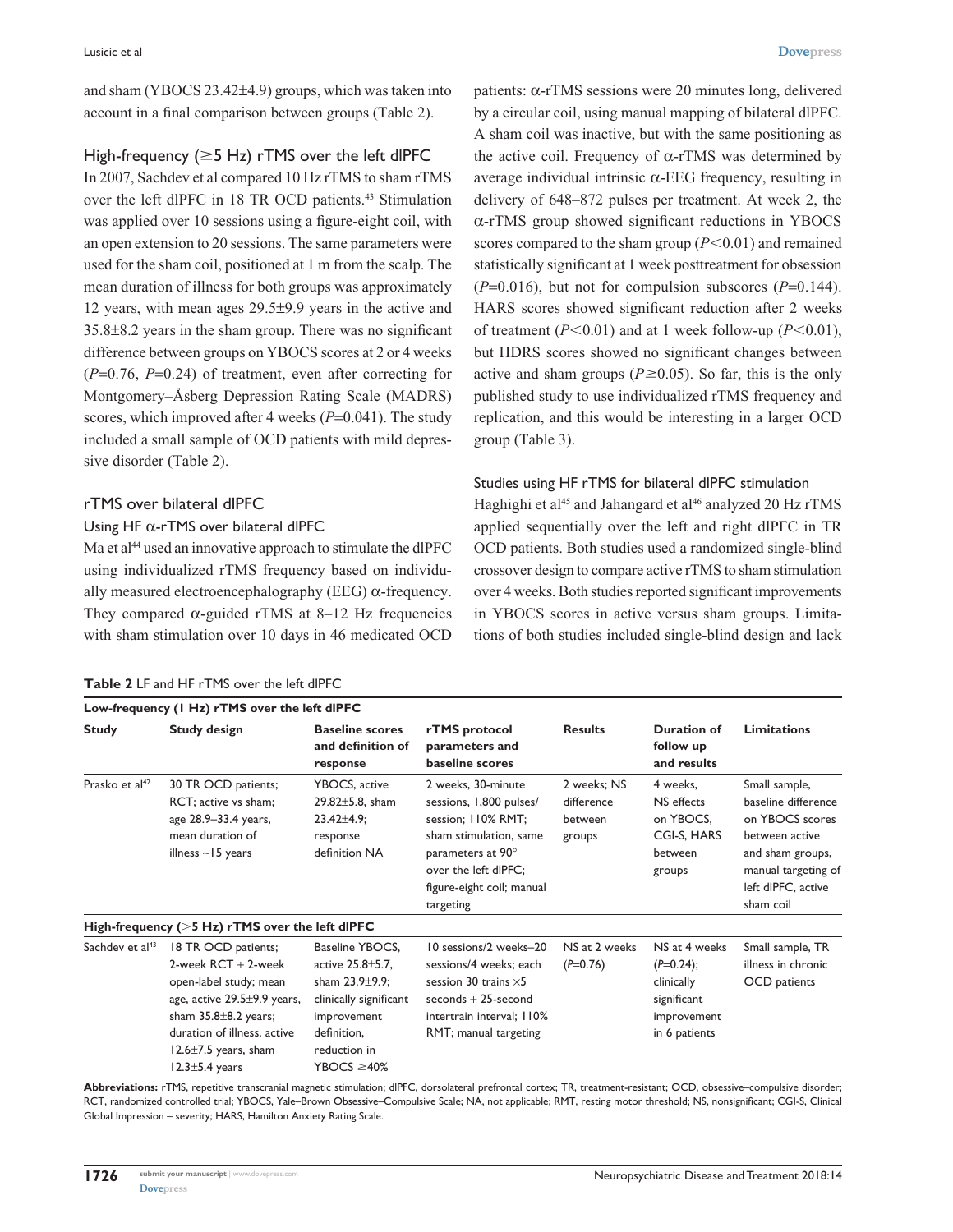|                                | Table 3 Stimulation of bilateral dIPFC                                                                                                                                                       |                                                                                                                                                                 |                                                                                                                                                                                                                                                                                                                                                                                                                                                          |                                                                                                                                                         |                                                                                                                 |                                                                                                    |
|--------------------------------|----------------------------------------------------------------------------------------------------------------------------------------------------------------------------------------------|-----------------------------------------------------------------------------------------------------------------------------------------------------------------|----------------------------------------------------------------------------------------------------------------------------------------------------------------------------------------------------------------------------------------------------------------------------------------------------------------------------------------------------------------------------------------------------------------------------------------------------------|---------------------------------------------------------------------------------------------------------------------------------------------------------|-----------------------------------------------------------------------------------------------------------------|----------------------------------------------------------------------------------------------------|
| Study                          | Study design                                                                                                                                                                                 | of response<br><b>Baseline scores and</b><br>definition                                                                                                         | rTMS protocol parameters                                                                                                                                                                                                                                                                                                                                                                                                                                 | Results                                                                                                                                                 | Duration of follow up<br>and results                                                                            | Limitations                                                                                        |
| HF a-guided rTMS               |                                                                                                                                                                                              |                                                                                                                                                                 |                                                                                                                                                                                                                                                                                                                                                                                                                                                          |                                                                                                                                                         |                                                                                                                 |                                                                                                    |
| Ma et al <sup>44</sup>         | active $27.12 \pm 8.97$ years, sham<br>years, sham 12.48±5.34 years<br>of illness, active 11.40±5.65<br>29.86±9.42 years; duration<br>control groups; RCT; age,<br>46 patients in active and | definition of response, CGI<br>$1$ to $\geq$ 2, $<$ 35% YBOCS,<br>YBOCS, active 25.4±6.2,<br>remission, YBOCS <16<br>control 23.4±5.7;                          | coil; manual targeting; inactive sham<br>intertrain interval/minute; circular<br>2 weeks; 20-minute sessions;<br>4-second train + 56-second<br>coil; same protocol                                                                                                                                                                                                                                                                                       | active vs sham $(P<0.01)$<br>obsessive scores, active<br>response to treatment,<br>At 2 weeks, reduction<br>in total YBOCS and<br>vs sham $(P=0.001)$ ; | $(P<0.05)$ ; response to<br>difference in YBOCS<br>treatment, active vs<br>At 3 weeks, group<br>sham $(P<0.05)$ | Use of circular<br>coil, manual<br>targeting                                                       |
|                                | $HF(>5 Hz) rTMS$ of bilateral dIPFC                                                                                                                                                          |                                                                                                                                                                 |                                                                                                                                                                                                                                                                                                                                                                                                                                                          |                                                                                                                                                         |                                                                                                                 |                                                                                                    |
| Haghighi et al <sup>45</sup>   | 21 TR OCD patients; single-<br>blind crossover RCT; mean<br>age 35.8 years; unknown<br>duration of illness                                                                                   | first sham rTMS YBOCS<br>Pallanti and<br>First active rTMS group<br>definition<br>YBOCS 30.40±6.54;<br>of response,<br>30.09 ± 8.08;<br>Quercioli <sup>14</sup> | with 1.5 seconds duration intertrain<br>coil; manual targeting; coil 45°-90°<br>parameters; 750 pulses; 25 trains<br>20 Hz; 2 weeks active + 2 weeks<br>interval; 100% RMT; figure-eight<br>sham rTMS; stimulation of left<br>then right dlPFC with same<br>to the skull                                                                                                                                                                                 | 2-week improvement in<br>YBOCS for active, but<br>not sham $(P<0.001)$                                                                                  | sham (P=0.002/P=0.003)<br>treatment, active vs<br>partial responses to<br>At 4 weeks, full and                  | duration of illness<br>single-blind study<br>design, unknown<br>Small sample,                      |
| Jahangard et al <sup>46</sup>  | 33.1 years; unknown duration<br>10 patients; single-blind RCT<br>crossover design; mean age<br>of illness                                                                                    | Baseline YBOCS, active<br>group $31 \pm 2.25$ , sham<br>group $31 + 2.25$                                                                                       | sham rTMS; stimulation of left then<br>right dIPFC with same parameters:<br>targeting; coil 45°-90° to the skull<br>750 pulses; 25-second train + 1.5-<br>20 Hz; 2 weeks active + 2 weeks<br>second intertrain interval; 100%<br>RMT; figure-eight coil; manual                                                                                                                                                                                          | At 2 weeks, decrease in<br>YBOCS for active-then-<br>cognitive performances<br>sham group $(P<0.01)$<br>+ improvement in                                | then-active group had<br>significant decrease in<br>At 4 weeks, sham-<br>YBOCS (P<0.01)                         | duration of illness;<br>single-blind study<br>design; unknown<br>active sham coil<br>Small sample; |
|                                | Low-frequency (I Hz) sequential rTMS over dIPFC and SM                                                                                                                                       | ₹                                                                                                                                                               |                                                                                                                                                                                                                                                                                                                                                                                                                                                          |                                                                                                                                                         |                                                                                                                 |                                                                                                    |
| Kang et al <sup>47</sup>       | years, sham 9.46±9.41 years<br>26.20±10.52 years; duration<br>21 TR OCD patients; RCT;<br>active vs sham; age, active<br>of illness, active 8.17±3.81<br>28.60±12.66 years, sham             | Baseline YBOCS, active<br>sham<br>26.50±5.64,<br>26.30±4.06                                                                                                     | figure-eight coil; 45° coil-tilt method<br>SMA; 1,200 stimuli/day; 100% RMT;<br>right dIPFC, I,200 stimuli/day 110%<br>10 days; I Hz for 10 minutes on<br>RMT + I Hz for 10 minutes on                                                                                                                                                                                                                                                                   | 4 weeks; NS difference<br>(HARS, P=0.84) scales<br>depression (MADRS,<br>$P=0.67$ ) or anxiety<br>NS difference for<br>between groups;<br>YBOCS P=0.92; | 4 weeks                                                                                                         | sample, TR OCD<br>conditions, small<br>Active sham<br>patients                                     |
| Hamilton Anxiety Rating Scale. |                                                                                                                                                                                              |                                                                                                                                                                 | Abbreviations: dIPFC, dorsolateral prefrontal cortex; CGI, Clinical Global Impression; rTMS, repetitive transcranial magnetic stimulation; HF, high-frequency; RCT, randomized controlled trial; YBOCS, Yale-Brown Obsessive-<br>Compulsive Scale; TR, treatment-resistant; OCD, obsessive-compulsive disorder; RMT, resting motor threshold; SMA, supplementary motor area; NS, nonsignificant; MADRS, Montgomery-Åsberg Depression Rating Scale; HARS, |                                                                                                                                                         |                                                                                                                 |                                                                                                    |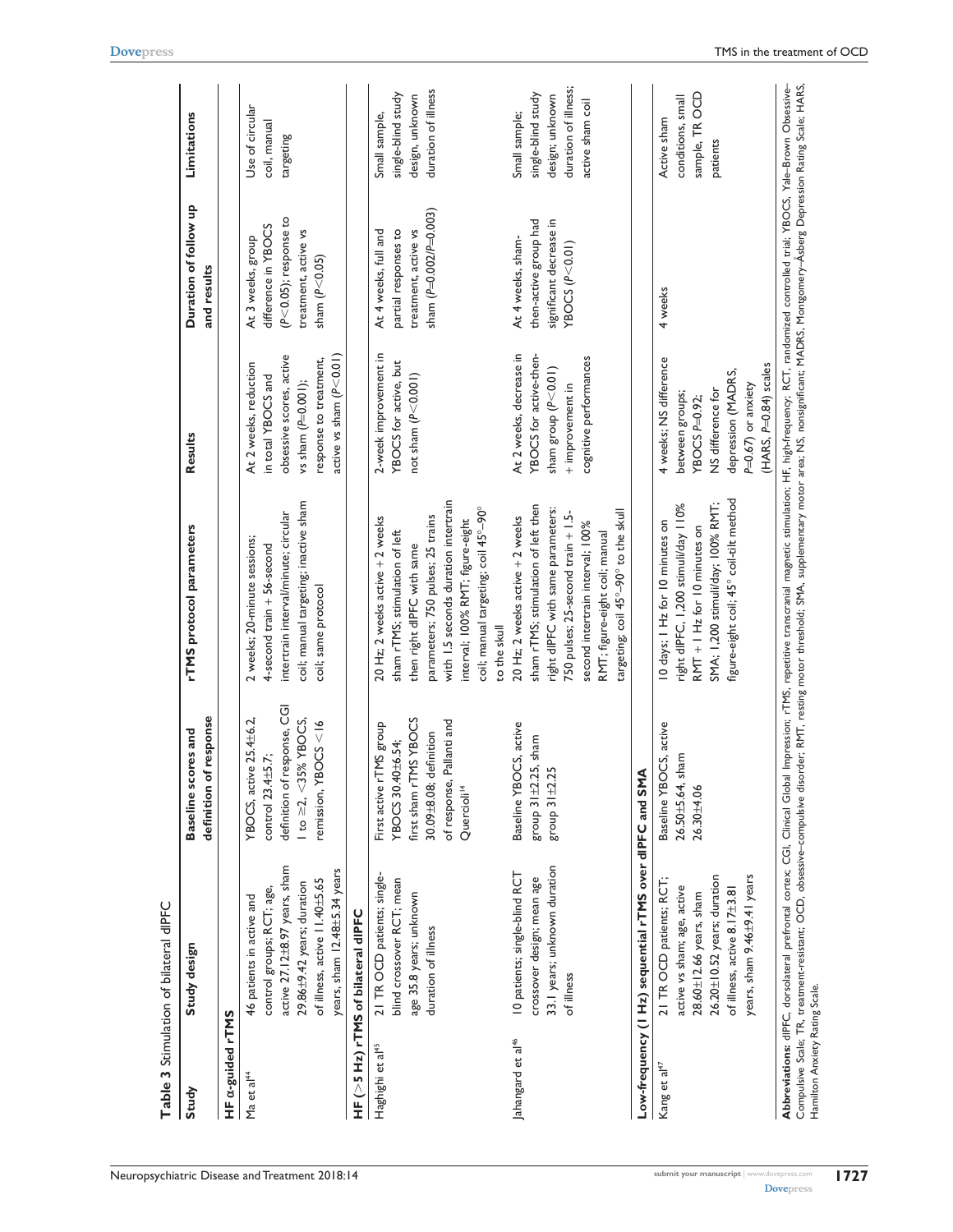of monitoring for anxiety and depression symptoms, which can potentially moderate the intensity of OCD symptoms (Table 3).

## Studies using LF sequential rTMS over the right dlPFC and SMA

In an RCT with 20 TR OCD patients, Kang et  $al<sup>47</sup>$  assessed sham or 1 Hz stimulation over the right dlPFC at 110% resting motor threshold (RMT) for 10 minutes, followed by 10 minutes of SMA stimulation with 1 Hz at 100% RMT, over a period of 10 days. Sham stimulation was applied using a coil-tilt method, positioned at 45° toward the scalp. Duration of OCD in both patient groups was 8.17±3.81–9.46±9.41 years. There was a significant effect of time on YBOCS scores in each group (*P*=0.009), but no significant difference between groups (*P*=0.92). There was no difference between groups on depression (MADRS) or anxiety (HARS) scores. Limitations included small groups and potential effects of sham stimulation (Table 3).

In summary, stimulation of exclusively right or left dlPFC has not shown consistent data on the effectiveness of either HF or LF stimulation in OCD. Differences in methodology of reviewed studies including illness heterogeneity, stage of illness, and medication status, which have impacted the outcomes. More consistent data are accumulating on HF rTMS of the bilateral dlPFC, $45,46$  and an innovative  $\alpha$ -rTMS protocol over the bilateral dlPFC offers a promising way of individualizing HF stimulation of dlPFC and calls for replication.44

Interestingly, positive findings on LF stimulation over the right dlPFC39,40 were associated with a reduction in depressive and anxiety scores, an effect previously shown in LF rTMS stimulation over the right dlPFC in depression. Neurobiologically, there is insufficient understanding of deficits in the dorsal cognitive loop in OCD to guide the targeting of this circuitry in treatment. Identifying specific OCD symptom dimensions that respond to dlPFC stimulation and any comorbidities (eg, depression) that may be more likely to respond to stimulation over the dlPFC could inform future use of rTMS in OCD patients.

## rTMS over the SMA

rTMS stimulation over the pre-SMA and SMA in OCD patients was first explored by Mantovani et al.<sup>48</sup> The pre-SMA (BA32/BA8) and SMA (BA 6) form a part of the sensorimotor CSTC circuit, together with the motor (M1) and premotor cortices. These cortical regions project topographically to the putamen, which in turn projects by direct (via globus pallidus interna) and indirect (via globus pallidus externa) pathways via basal ganglia to the thalamus and cortex, forming a sensorimotor CSTC loop.17,18,49

Research has delineated that rostral "associative" and caudal "sensorimotor" components of the sensorimotor cortex serve different functions in the process of planning and executing motor movements.<sup>50,51</sup> The rostral, associative part of the sensorimotor cortex, including the pre-SMA, rostral cingulate motor area, and rostral premotor areas, are thought to be involved in sequence generation and motor learning, and have close connections with other PFC regions.<sup>50</sup> Caudal components, including the SMA, motor cortex, caudal cingulate motor area, and premotor areas, are considered responsible for movement execution.<sup>18</sup> The SMA is thought to be involved in internal generation of movement and construction of motor sequences with its direct projections to M1, spinal cord, and striatum.<sup>50</sup> The pre-SMA subsumes the resolution of competing motor plans<sup>52</sup> by mechanisms of updating and implementing competing response plans.<sup>53</sup> Functional alteration of the sensorimotor loop in OCD might be responsible for interfering with suppression of "internally triggered intrusive and repetitive movements and thoughts".20

There is a paucity of neuroimaging data on sensorimotor areas in OCD. Most of the evidence for abnormalities in the sensorimotor CTSC loop in OCD is underpinned by structural and functional neuroimaging studies focusing on different target areas or using different symptomprovocation/neurocognitive paradigms.54–59 Findings of high motor excitability, structural deficits, and hyperactivity of the pre-SMA/SMA region in functional studies informed the use of inhibitory frequencies in rTMS stimulation of the SMA (Table 4).

Mantovani et al<sup>60</sup> revisited the effects of 1 Hz rTMS over the SMA in 2010, following neuroimaging/spectroscopy findings of hyperactivity in premotor areas (including the SMA) and the dorsal ACC in OCD.<sup>61</sup> In a 4-week doubleblind study followed by a 4-week open-label trial, 18 patients were initially randomly assigned to active rTMS or sham rTMS. In the open-label trial, nonresponders to sham rTMS and responders to active or sham rTMS were offered additional active rTMS for 4 weeks. Groups were followed every 2 weeks for 3 months with YBOCS and YBOCS self-reports as primary outcome measures. YBOCS results at baseline, week 2 (*P*=0.294), and week 4 (*P*=0.153) were not statistically significant between groups, but scores on YBOCS self-report scale ( $P=0.031$ ) and CGI-S for the active group (*P*=0.044) improved after 4 weeks of treatment. The group who received 8 weeks of active rTMS had a statistically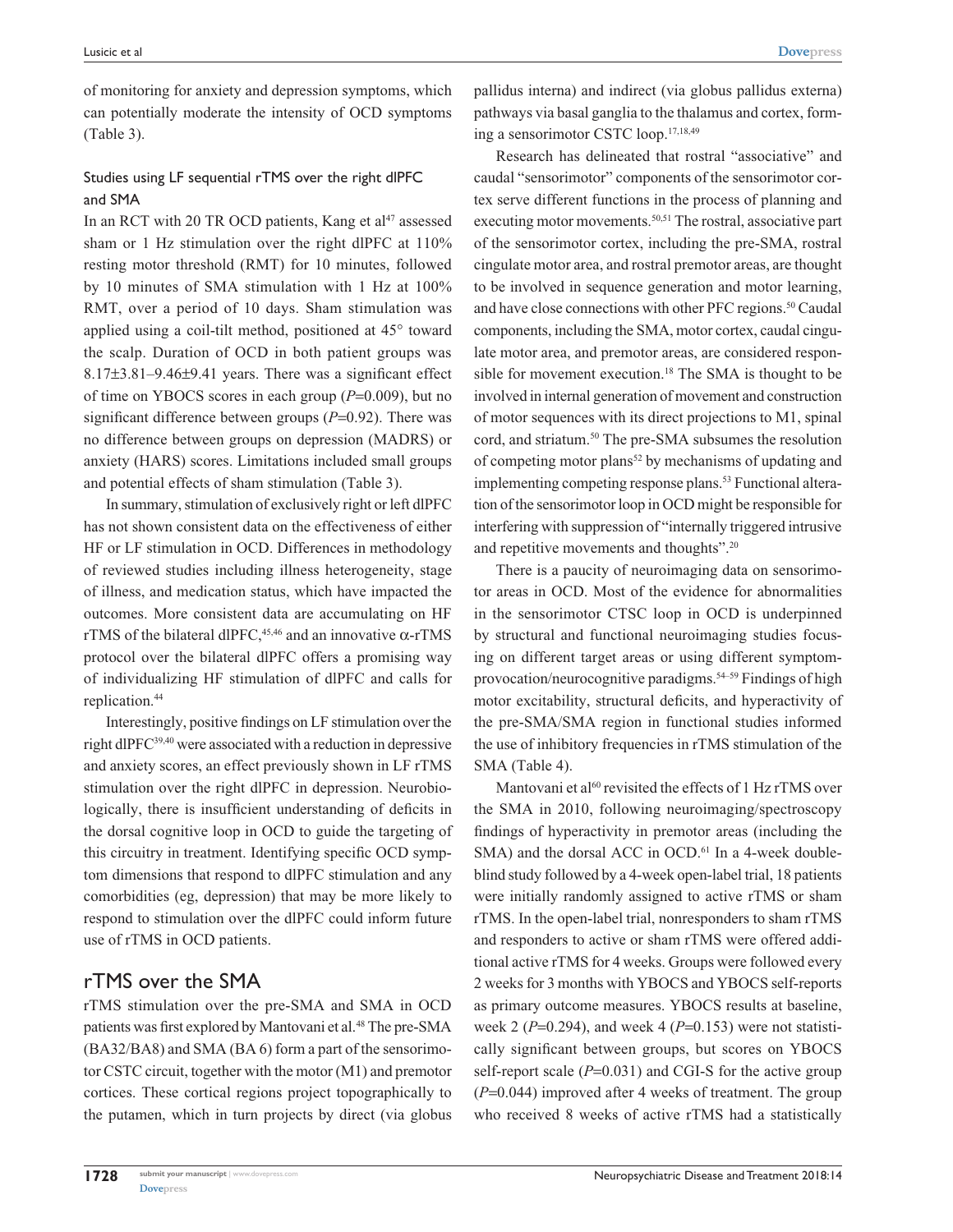| Study                         | Study design                                                                                                                                                                                                                       | and definition of<br>ine scores<br>response<br><b>Basel</b>                                                                                              | rTMS-protocol parameters                                                                                                                                                                                                                                                                                                                         | Results                                                                                                                                                                                  | Duration of follow<br>up and results                                                                                                                                                                                                 | Limitations                                                                                                                                                                                           |
|-------------------------------|------------------------------------------------------------------------------------------------------------------------------------------------------------------------------------------------------------------------------------|----------------------------------------------------------------------------------------------------------------------------------------------------------|--------------------------------------------------------------------------------------------------------------------------------------------------------------------------------------------------------------------------------------------------------------------------------------------------------------------------------------------------|------------------------------------------------------------------------------------------------------------------------------------------------------------------------------------------|--------------------------------------------------------------------------------------------------------------------------------------------------------------------------------------------------------------------------------------|-------------------------------------------------------------------------------------------------------------------------------------------------------------------------------------------------------|
| Mantovani et al <sup>60</sup> | 9 sham rTMS); 4-week RCT and<br>4-week open-label; age, active<br>illness, active $22.4 \pm 13.8$ years,<br>39.4±10.2 years; duration of<br>21 patients, (9 active rTMS,<br>$39.7\pm8.6$ years, sham,<br>sham $22.1 \pm 7.3$ years | i.5; response<br>definition, patients<br>with 25% YBOCS<br>reduction at the<br>YBOCS, active<br>phase I<br>$26 \pm 5.4$ , sham<br>$26.7 \pm 5$<br>end of | 10-20 EEG system; phase 1, active<br>phase 2, 4-week open-label rTMS<br>8 weeks; I Hz; SMA; figure-eight<br>responders and nonresponders<br>vs sham rTMS 4 weeks, 5 days/<br>to nonresponders to sham and<br>week; 20-minute train/session;<br>coil; mapping via international<br>1,200 pulses/day; 100% RMT;<br>to active rTMS in phase I       | sham groups at week 2<br>active vs sham YBOCS<br>and week $4$ ( $P=0.294$ ,<br>P=0.153); at 4 weeks,<br>YBOCS SR P=0.031<br>between active and<br>NS; active vs sham<br>NS response rate | significant effect of time<br>months, six responders<br>to active rTMS showed<br>on YBOCS (P=0.000);<br>a 51% decrease from<br>YBOCS change; at 3<br>sham vs active, NS<br>8 weeks; phase 2;<br>control vs active,<br>baseline YBOCS | Small sample, "imperfect"<br>sham system, potential<br>synergistic effect with<br>medication                                                                                                          |
| Gomes et al <sup>62</sup>     | sham, age 37.5±16 years; duration<br>$^+$<br>mean age, active 35.5±7.5 years<br>active rTMS 12, sham rTMS 10;<br>22 patients; double-blind RCT;<br>duration of illness 17±8 years;<br>of illness 19.5±12 years                     | responders, patients<br>with 25% YBOCS<br>YBOCS 31.8±3.5;<br>36.4 $\pm$ 3.2, sham<br>YBOCS<br>reduction<br>Active                                        | day; figure-eight coil; 100% RMT;<br>international 10-20 EEG system<br>20-minute trains; 1,200 pulses/<br>bilateral pre-SMA localized via<br>2 weeks; I Hz; 5 days a week;                                                                                                                                                                       | response rate, active vs<br>reduction in YBOCS<br>between active and<br>Week 2, significant<br>sham (P=0.0076);<br>sham $P < 0.001$                                                      | P<0.0001; response<br>rate, active vs sham<br>14 weeks; YBOCS<br>active vs sham<br>P < 0.001                                                                                                                                         | with medications, manual<br>Small sample, limitations<br>in sham design, synergy<br>navigation system                                                                                                 |
| Arumugham et al <sup>63</sup> | RCT; baseline demographic data<br>patients; active vs sham rTMS;<br>34 treatment-refractory OCD<br>not reported                                                                                                                    | reported; definition<br>Baseline data not<br>of response NA                                                                                              | targeting NA; coil description NA<br>pulses/day; pre-SMA; process of<br>3 weeks, 18 days; 1 Hz; 1,200                                                                                                                                                                                                                                            | Week 3, NS difference<br>sham rTMS (P=0.972)<br>between active and                                                                                                                       | 12 weeks - results NA                                                                                                                                                                                                                | Description of sham rTMS<br>NA, stimulation protocol<br>and duration of pulse<br>intervals NA                                                                                                         |
| Hawken et al <sup>64</sup>    | 33±11 years, sham 34±14 years;<br>22 patients; multicenter double-<br>duration of illness, center B vs<br>blind RCT; age, active<br>center $T$ , $P=0.037$                                                                         | responders, YBOCS<br>Center B, YBOCS<br>reduction >25%<br>center T,<br>YBOCS 28±4;<br>$28 + 5$ ;                                                         | EEG system; active tilted coil 90°<br>for 4 weeks, then 3 days a week<br>localized via international 10-20<br>intertrain intervals); figure-eight<br>for 1 week 20-minute sessions<br>(5-minute trains and 2-minute<br>coil; IIO% RMT; bilateral SMA<br>for 1 week and 2 days a week<br>6 weeks; I Hz; 5 days a week<br>from the skull; II0% RMT | active vs sham P=0.023<br>treatments), YBOCS<br>after 5 weeks (25<br>Significant effect;                                                                                                 | last treatment, YBOCS<br>active vs sham P=0.044<br>effect; 2 weeks after<br>8 weeks; significant                                                                                                                                     | multicenter design with<br>sham treatment due to<br>imperfect sham design,<br>significant difference in<br>Small sample, potential<br>the duration of illness<br>blinding issue with<br>between sites |
| Pelissolo et al <sup>65</sup> | >2 years of illness and 8 weeks of<br>nonresponse to two SSRIs; 75%<br>36 patients with YBOCS >15,<br>illness, active $19.8 \pm 12.8$ years,<br>41.5±10.7 years; duration of<br>with comorbid MDD; age<br>sham $24\pm10.9$ years   | .6; unclear<br>$30.2 \pm 4.2$ , sham<br>YBOCS, active<br>definition of<br>responders<br>$28.6 + 4$                                                       | sessions; 4/5-minute trains with<br>RMT; bilateral pre-SMA; T, MRI<br>neuronavigation; sham rTMS,<br>2-minute rest; 1,500 pulses/<br>day; figure-eight coil; 100%<br>4 weeks; I Hz; 26-minute<br>Magstim sham coil                                                                                                                               | between active and<br>sham at week 4<br>NS differences                                                                                                                                   | NS difference over<br>12 weeks                                                                                                                                                                                                       | depressive symptoms<br>Comorbidity with                                                                                                                                                               |

**1729**

**[Dovepress](www.dovepress.com)**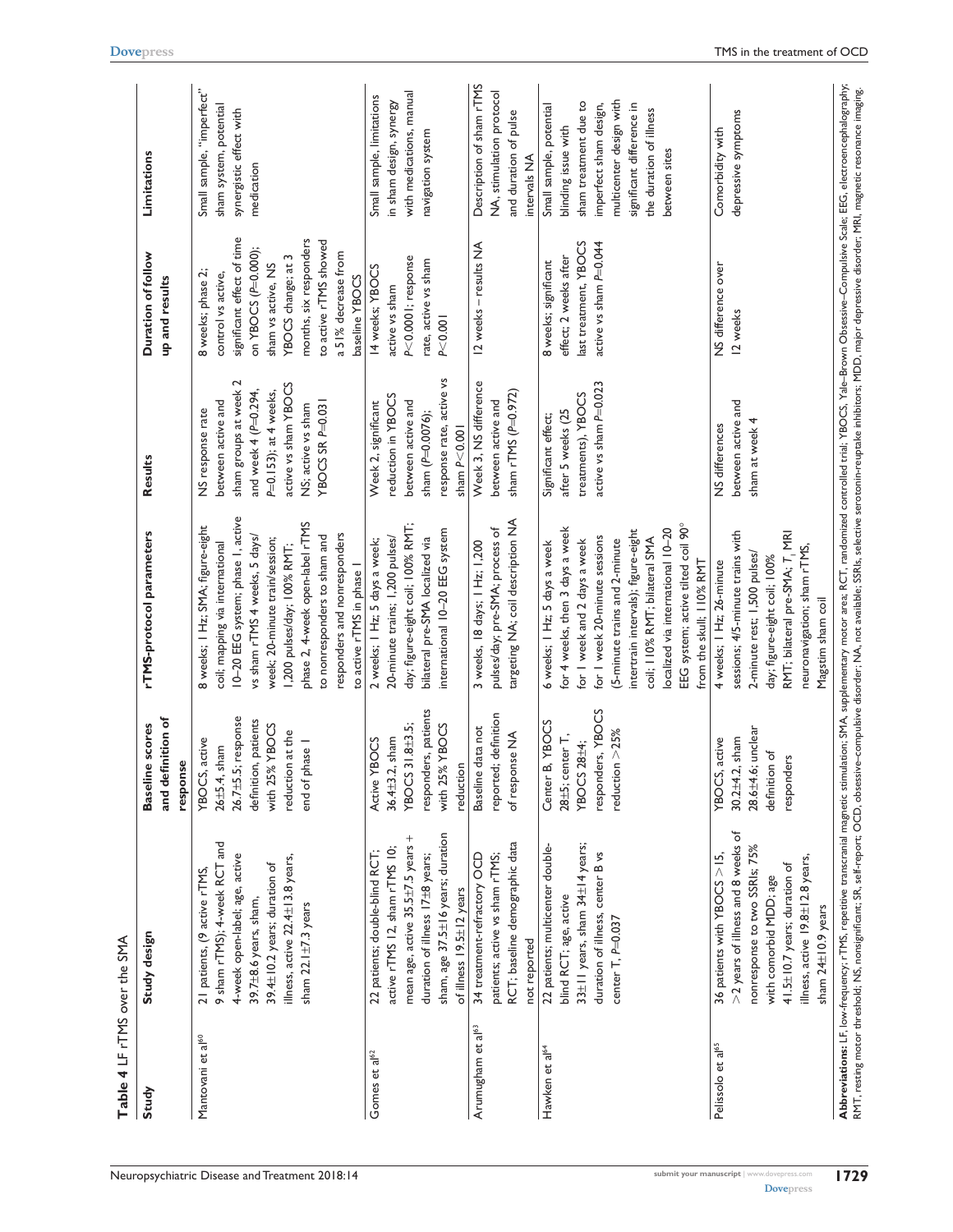significant decrease in YBOCS (*P*=0.000), while the sham rTMS group did not achieve statistically significant improvement in OCD symptoms when assigned to 4 weeks of active treatment, although they showed a significant improvement in general anxiety symptoms (HARS, *P*=0.033). Righthemisphere MT and right–left symmetry improved after active rTMS, but no significant change was observed in groups receiving sham rTMS. The authors suggested that it remained unclear whether baseline hyperactivation of motor and premotor areas was a primary alteration or a compensatory state reflecting neuronal deficit in another part of CTSC neurocircuitry.

In a 2-week, double-blind RCT, Gomes et al<sup>62</sup> applied 1 Hz rTMS over the bilateral pre-SMA in 22 OCD patients, measuring YBOCS scores after active vs sham treatment. After 2 weeks of treatment, patients in the active group showed a significant reduction in YBOCS scores by 15.3±2.4 points compared to 5.3±2.6 points in the sham group (*P*=0.0001). Reduction in YBOCS scores persisted for 14 weeks posttreatment in the active rTMS group. Initial improvement in anxiety scores on HARS, statistically significant for both groups, did not persist at 14 weeks, and there was no change in depression HDRS scores at the 2nd or 14th week for either group. Small samples, sham rTMS design, manual targeting of the pre-SMA region, and possible synergy with pharmacological treatment present methodological limitations of this study. In an RCT with 34 TR OCD patients, Arumugham et al $^{63}$  applied 1 Hz rTMS or sham treatment over the bilateral pre-SMA for 3 weeks. There was no difference between groups on YBOCS scores (*P*=0.972) after 3 weeks of treatment. Lack of baseline demographic data and baseline YBOCS and no description of the sham protocol allow limited interpretation of the findings.

In a 6-week, multicenter placebo RCT, Hawken et  $al<sup>64</sup>$ examined 1 Hz rTMS in 22 TR OCD patients. The protocol consisted of daily rTMS in 20-minute sessions 5 days a week for the initial 4 weeks, reduced to 3 days a week in the fifth week, and twice a week in the sixth week of treatment. The bilateral SMA was stimulated after manual targeting via the international 10–20 EEG system. After 25 treatments, the group receiving active rTMS showed significant reduction in YBOCS scores (*P*=0.023), and 80% of participants experienced a clinical response (YBOCS reduction  $>25\%$ ). Reduction in YBOCS scores in the active group persisted for 2 weeks posttreatment (*P*=0.044). The active rTMS group also showed a significant reduction in depression scores measured by HDRS (*P*=0.021) without influencing YBOCS results. Limitations of the study included a small sample,

significant difference in the duration of illness between groups (*P*=0.037), lack of end-of-treatment follow-up for one center, and imperfect sham design. Pelissolo et al<sup>65</sup> conducted an RCT of 1 Hz rTMS over the pre-SMA in 36 TR OCD patients over 4 weeks. At the end of week 4, there was no difference between responders ( $P=0.63$ ) and completers (*P*=0.47). It is worth noting that 75% of subjects had comorbid major depressive disorder (DSM-IV-TR), and there was no difference in depression scores measured by MADRS between groups after treatment. The authors proposed that having a severely TR sample with comorbid depression might explain the negative results (Table 4).

In summary, it appears that the majority of studies using the inhibitory 1 Hz rTMS over the bilateral pre-SMA/SMA have shown positive but short-term effects on reducing obsessive and compulsive symptoms. Generalizing study findings are restricted by small samples and a great deal of heterogeneity in severity of OCD symptoms, duration of illness, study designs, and methodology. Most importantly, stimulation protocols differed between studies in the duration of trains and intertrain intervals, the total number of pulses in a session, duration of treatment, and the delivery at different RMT thresholds. All these parameters influence the direction of stimulation and the duration of the effect. Although ideal stimulation parameters are so far unknown, studies using protocols consisting of 20-minute trains with 1,200 pulses/ day and at least 2 weeks' treatment seem to have resulted in positive outcomes on YBOCS scores.

## rTMS of the OFC

Situated at a ventral bottom portion of the frontal lobes, the OFC forms a cortical part of the "ventral cognitive circuit" and is closely linked to the "affective CSTC circuit".<sup>19,66</sup> Lesions to the OFC interfere with appropriate decisionmaking and response selection and impair adaptive response selection.<sup>17</sup> OCD symptomatology is thought to arise as a result of excessive activity in parts of the ventral cognitive circuit, with the inability to resolve intrusive obsessions, and interrupt urges and anxiety that lead to repetitive compulsive behaviors.16,23 Table 5 summarizes the studies of rTMS in OCD targeting the OFC (Table 5).

Ruffini et al<sup>67</sup> stimulated the OFC with active or sham rTMS in 23 TR OCD patients on medication, 5 days a week, for three consecutive weeks. Active stimulation was performed using a figure-of-eight-shaped 70 mm coil positioned over the left OFC (localized via international EEG system at Fp1). There was a significant reduction in YBOCS scores between the active and sham groups  $(P<0.04)$ , with significant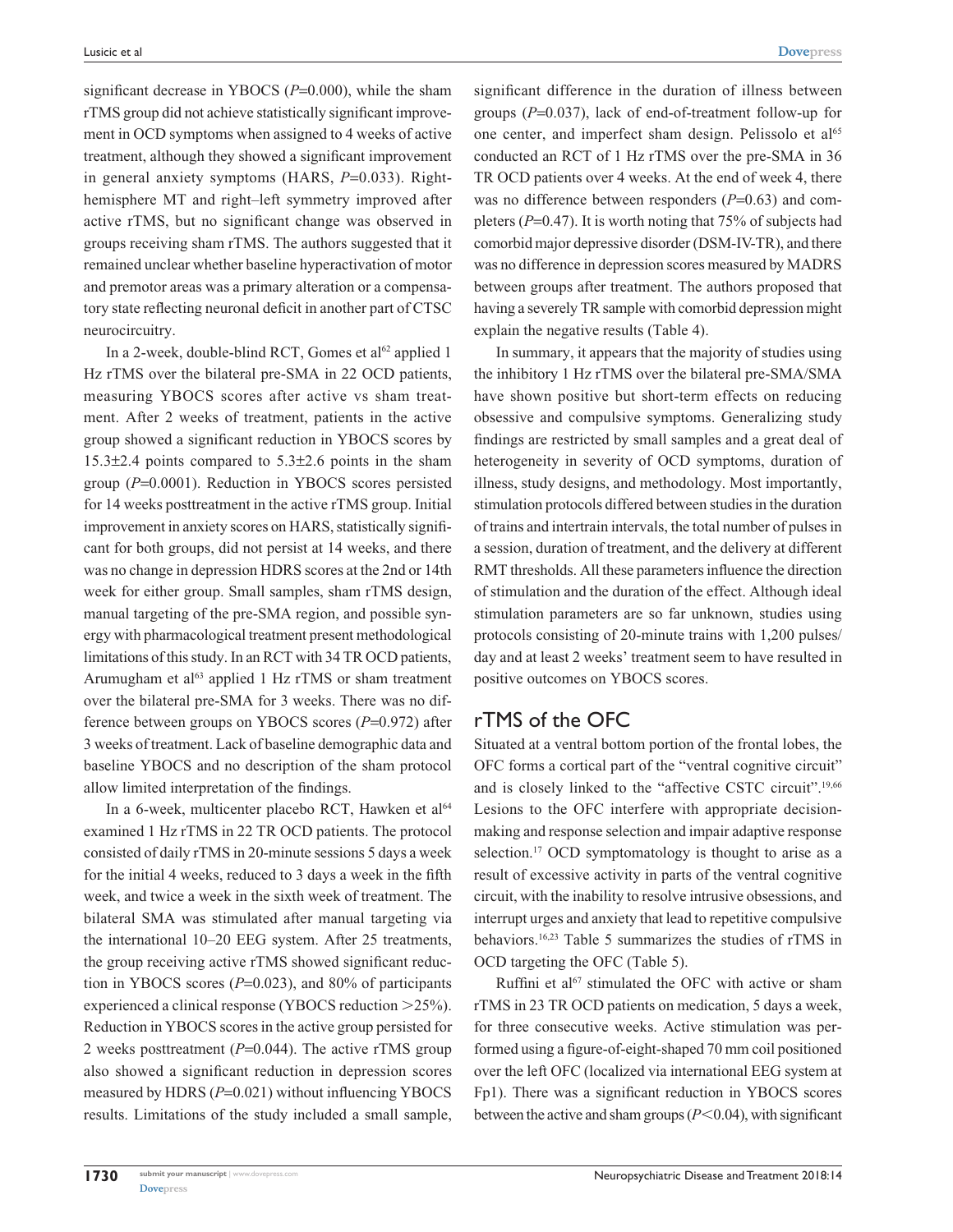| <b>Study</b>                   | <b>Study design</b>                                                                                                             | <b>Baseline scores</b><br>and definition<br>of response                                           | rTMS protocol<br>parameters                                                                                                                                                                   | <b>Results</b>                          | <b>Duration of</b><br>follow up<br>and results                      | <b>Limitations</b>                             |
|--------------------------------|---------------------------------------------------------------------------------------------------------------------------------|---------------------------------------------------------------------------------------------------|-----------------------------------------------------------------------------------------------------------------------------------------------------------------------------------------------|-----------------------------------------|---------------------------------------------------------------------|------------------------------------------------|
| Ruffini et al <sup>67</sup>    | 23 TR OCD<br>patients; active<br>vs sham; baseline<br>YBOCS scores > 30<br>in both groups; age<br>NA; duration of<br>illness NA | <b>Baseline YBOCS</b><br>scores $>$ 30 in<br>both groups;<br>response<br>definition not<br>stated | 15 days/15 sessions;<br>10-minute sessions; 1 Hz;<br>left OFC; figure-eight coil;<br>manual targeting; 80% RMT;<br>sham coil, inactive rTMS coil<br>placed perpendicularly to the<br>left OFC | 15 days;<br>active vs sham<br>P < 0.04  | 3 months;<br>significant<br>difference<br>until week 10<br>(P<0.06) |                                                |
| Nauczyciel et al <sup>68</sup> | 19 TR OCD<br>patients; RCT<br>crossover design;<br>on-off 39 (24-56);<br>off-on 40 (24-56)                                      | On-off YBOCS<br>$32$ (15-36); off-<br>on 32 (16–36);<br>level of response<br>not measured         | 10 sessions/2 $\times$ day in the<br>first week; 1 Hz; 120% RMT;<br>1,200 pulses/session; right<br>OFC; D8-80 butterfly double-<br>cone coil; sham coil placebo                               | <b>YBOCS</b> active<br>vs sham $P=0.07$ | 35 days;<br>active vs sham<br>YBOCS $P=0.94$                        | Small sample,<br>design prone<br>to unblinding |

#### **Table 5** LF rTMS stimulation of OFC

**Abbreviations:** LF, low-frequency; rTMS, repetitive transcranial magnetic stimulation; OFC, orbitofrontal cortex; TR, treatment-resistant; OCD, obsessive–compulsive disorder; YBOCS, Yale–Brown Obsessive–Compulsive Scale; NA, not available; RMT, resting motor threshold; RCT, randomized controlled trial.

difference between active and sham stimulation measured at 10 weeks post-rTMS ( $P$ <0.02). However, the effect was lost at a 10-week follow-up  $(P<0.06)$ . There was no significant decrease in depression or anxiety scores between the groups. In terms of response, 15 of 16 patients receiving active rTMS had a  $>$ 35% reduction in YBOCS scores. The small sample, stimulation at 80% RMT, lack of precise localization of the target, and lack of supporting neuroimaging data ensuring OFC were indeed targeted and accessible to rTMS call for replication of the study. In a randomized double-blind crossover trial, Nauczyciel et al<sup>68</sup> employed active vs sham rTMS targeted to the right OFC in 19 TR OCD patients with DB-80 coil. Ten patients underwent resting-state positron emission tomography scans: one after active stimulation sequence and one after sham stimulation. YBOCS scores decreased after 1 week in the active  $(P<0.01)$  and sham groups  $(P=0.02)$ , with a trend toward a greater decrease in scores after active compared to sham stimulation (*P*=0.07). Differences in YBOCS scores between groups dissipated at 35 days. There were no changes in MADRS scores over time. Positron emission tomography scan findings of the 10 patients after the active stimulation showed significant decreases in metabolism in the right frontal lobe (BA9), middle gyrus (BA10), orbital gyrus (BA47, BA11), left ACC (BA25), left frontal lobe (BA11), and left putamen. There were no brain regions with increased metabolism under active stimulation conditions. Decreased YBOCS scores correlated with a decrease in the metabolic activity of the right OFC (BA47).

## dTMS

The development of dTMS in OCD emerged after the observed effectiveness of deep brain stimulation on subcortical structures in OCD patients, in addition to exploring noninvasive methods of stimulating deep brain structures.<sup>69</sup> Double-cone and H coils have been developed to reach and stimulate deeper subcortical structures.<sup>70</sup> dTMS targets of interest in OCD have been the mPFC and ACC, consistently implicated in OCD CSTC neurocircuitry by neuroimaging findings and observations of improvement in OCD symptoms after anterior cingulotomy or anterior capsulotomy.<sup>71</sup> So far there have been two published RCTs on the use of dTMS in OCD. Carmi et al observed the effects on OCD symptoms after stimulating the mPFC and ACC,72 while Nauczyciel et al examined the effects of targeting OFC<sup>68</sup> (Table 6).

In a double-blind controlled study, Carmi et al<sup>72</sup> used dTMS H7-coil or sham treatment over 5 weeks in 41 OCD patients on SRIs. The majority of patients had OCD for  $>10$ years and were in the 25- to 40-year age group. Patients were randomized to 20 Hz, 1 Hz, or sham treatment, and target areas were the mPFC and ACC. The group receiving 20 Hz dTMS improved significantly in YBOCS scores compared to the 1 Hz and placebo groups (28% vs 6% reduction,  $t_{93}$ =–2.29; *P*=0.0243). YBOCS scores recorded over the following 3 months remained stable. The H7 coil used by Carmi et al is designed to reach the mPFC and ACC. A D8-80 butterfly double-cone coil had been used previously with a positive effect over the right OFC.<sup>68</sup> Pairing dTMS stimulation with functional neuroimaging tools would improve the reliability of reaching intended targets and offer the possibility of correlating neuroimaging findings with any potential clinical effects. Concurrent stimulation of superficial cortical areas with dTMS devices might contribute to treatment effects (Table 6).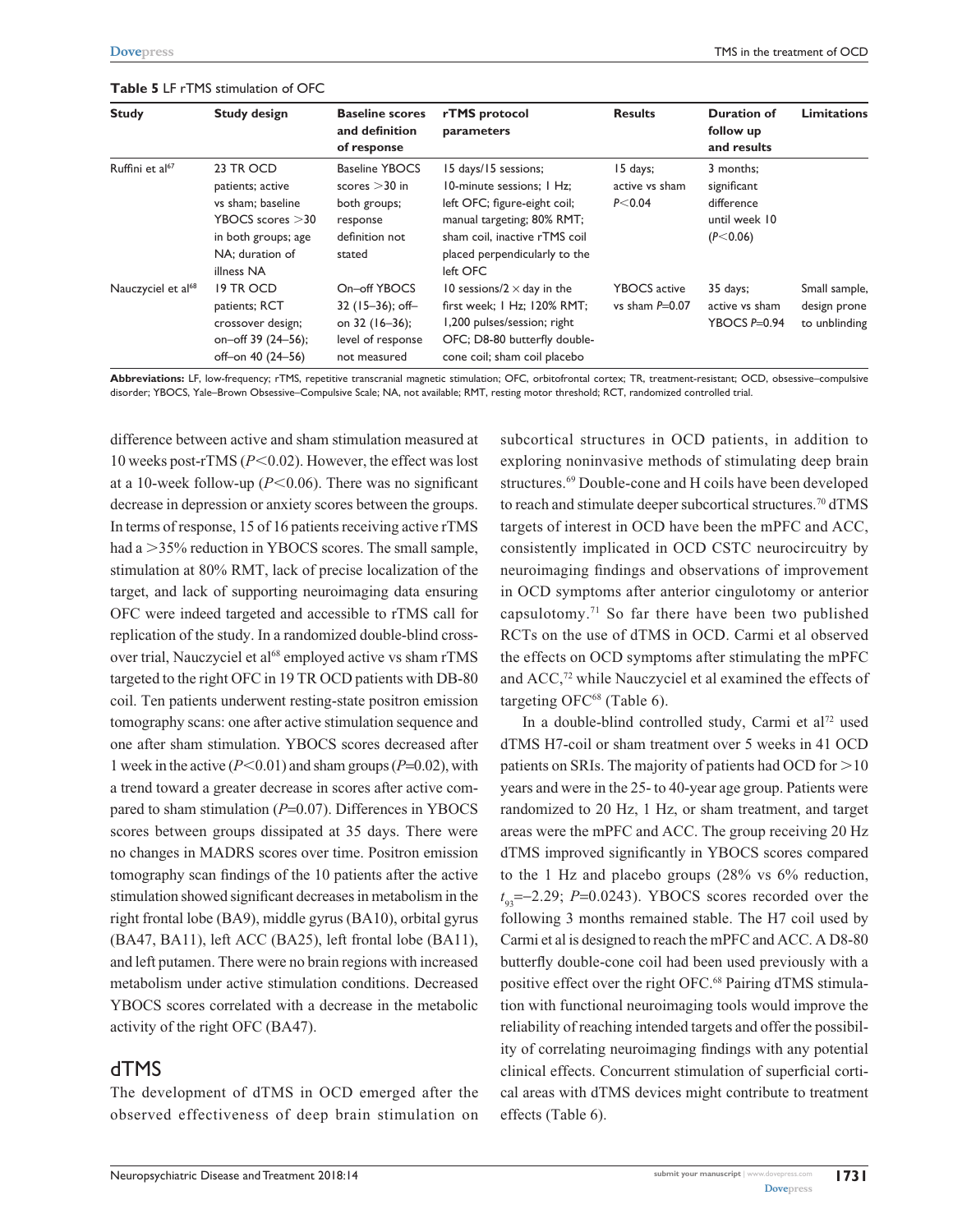**Table 6** HF and LF stimulation via dTMS

| <b>Study</b>       | <b>Study design</b>                                                                                                                                                                                 | <b>Baseline scores</b><br>and definition<br>of response | rTMS protocol<br>parameters and<br>baseline scores                                                                                                                                             | <b>Results</b>                                            | Duration of<br>follow up<br>and results                                     | <b>Limitations</b>                                                                                                                |
|--------------------|-----------------------------------------------------------------------------------------------------------------------------------------------------------------------------------------------------|---------------------------------------------------------|------------------------------------------------------------------------------------------------------------------------------------------------------------------------------------------------|-----------------------------------------------------------|-----------------------------------------------------------------------------|-----------------------------------------------------------------------------------------------------------------------------------|
| Carmi et $al^{72}$ | Double-blind, controlled<br>trial; 41 OCD patients;<br>sham 20 Hz, active $\vert$ Hz; +<br>simultaneous with<br>symptom provocation; age<br>$28\pm3.1$ years, $35\pm3.5$ years,<br>$36\pm2.1$ years | <b>Baseline YBOCS</b><br>$25 - 28$                      | 5 weeks: 1 Hz/20 Hz:<br>targeting mPFC, including<br>ACC; LF, 1 Hz, 110% RMT,<br>900 pulses; HF, 20 Hz,<br>100% RMT, 50 2-second<br>trains $(2,000 \text{ pulses})$ ; H7<br>coil; sham coil NA | At 5 weeks.<br>20 Hz dTMS<br>vs I Hz dTMS<br>$P = 0.0243$ | At 3 months.<br>stability in<br>improvements<br>measured by<br><b>YBOCS</b> | Accessibility<br>of specific coil<br>for general use;<br>particular stimulation<br>protocol linked<br>with symptom<br>provocation |

Abbreviations: HF, high-frequency; LF, low-frequency; dTMS, deep transcranial magnetic stimulation; OCD, obsessive-compulsive disorder; YBOCS, Yale-Brown Obsessive–Compulsive Scale; rTMS, repetitive TMS; mPFC, medial prefrontal cortex; ACC, anterior cingulate cortex; RMT, resting motor threshold; NA, not available.

# **Discussion**

Electrical activity in the brain has been a source of interest for over two centuries, with electrophysiology emerging as a "pre-eminent method for the localization of brain functions".73 In recent years, the field of affective neuroscience has become richer, with the availability of sophisticated neuroimaging and new neurostimulation techniques that are able to detect, monitor, and correlate neural changes with affective, cognitive, and behavioral processes. Recognition that neural networks are interconnected and communicate at different levels has facilitated a better understanding of the neurobiological concepts related to psychiatric disorders. However, consistent treatment outcomes of complex psychiatric conditions, such as OCD, have been elusive. rTMS offers a treatment approach with a mechanism of action that can directly impact obsessive and compulsive symptom circuitry.

Stimulation of different brain areas, such as the dlPFC, SMA, OFC, and ACC, has so far elicited encouraging but mixed results, making it a potential add-on treatment strategy, though in need of refinement. A small number of studies suggest that HF stimulation of the right dlPFC, $41,74$ sequential HF stimulation of the bilateral dlPFC,<sup>45,46</sup> and novel α-guided rTMS using HF ranges<sup>44</sup> may result in short-term improvement in OCD symptoms. This is in line with a recent meta-analysis $30$  reporting on the effectiveness of HF stimulation over the bilateral dlPFC – right dlPFC and left dlPFC – in improving OCD symptoms; however, previous systematic reviews and meta-analyses concluded that rTMS over the dlPFC was not more effective than sham stimulation.27,28,75–78

Outcomes have been more consistent for rTMS over the bilateral SMA, with significant beneficial effects noted as early as 4 weeks and lasting for up to 14 weeks.<sup>60,62</sup> Interestingly, methodological heterogeneity comprising different inhibitory stimulation protocols, different OCD subtypes,

and concomitant medication did not affect the findings in any profound way. One possible explanation could be that inhibitory rTMS over the SMA has a larger effect due to "stronger" connectivity with striatal regions compared to the dlPFC in OCD patients. Therefore, inhibition of the SMA might lead to short-term "normalization" of the SMA CTSC and interconnected regions, and subsequently help patients deal better with intrusive thoughts, impulses, and compulsions.78

Two studies using LF inhibitory stimulation over the OFC yielded temporary but statistically significant positive results for OCD symptoms compared to sham stimulation in TR OCD patients.67,68 This is consistent with the findings of OFC hyperactivity in OCD.79 Previous studies have highlighted the promising acute therapeutic response of rTMS applied to OFC.28,30,76 In terms of dTMS, studies targeting the ACC and mPFC have shown positive effects on OCD symptoms using double-cone and H7 coil under different stimulation parameters and protocols.68,72 Stimulation via dTMS devices reaches varying brain surface areas and depths.70 Positive effects of dTMS could be conceptualized as a sum of all stimulated cortical and subcortical regions at the time of stimulation. Therefore, dTMS could likely surpass the rTMS limitations of cortical superficial stimulation by the extent of effect on subcortical circuits. However, the number of trials using dTMS is limited, and more research is required.

The interpretation and generalizability of findings from rTMS research in OCD is challenged by a number of design and methodological differences across studies. For example, there is a wide between-study variability in such patient characteristics as age of OCD onset, severity, OCD subtype, and of illness (months to years), treatment status, and stimulation protocols. Age of onset and duration of illness might impact the degree of response to rTMS, as both these factors have been associated with comorbidities and treatment resistance.80 Severe versus mild–moderate illness might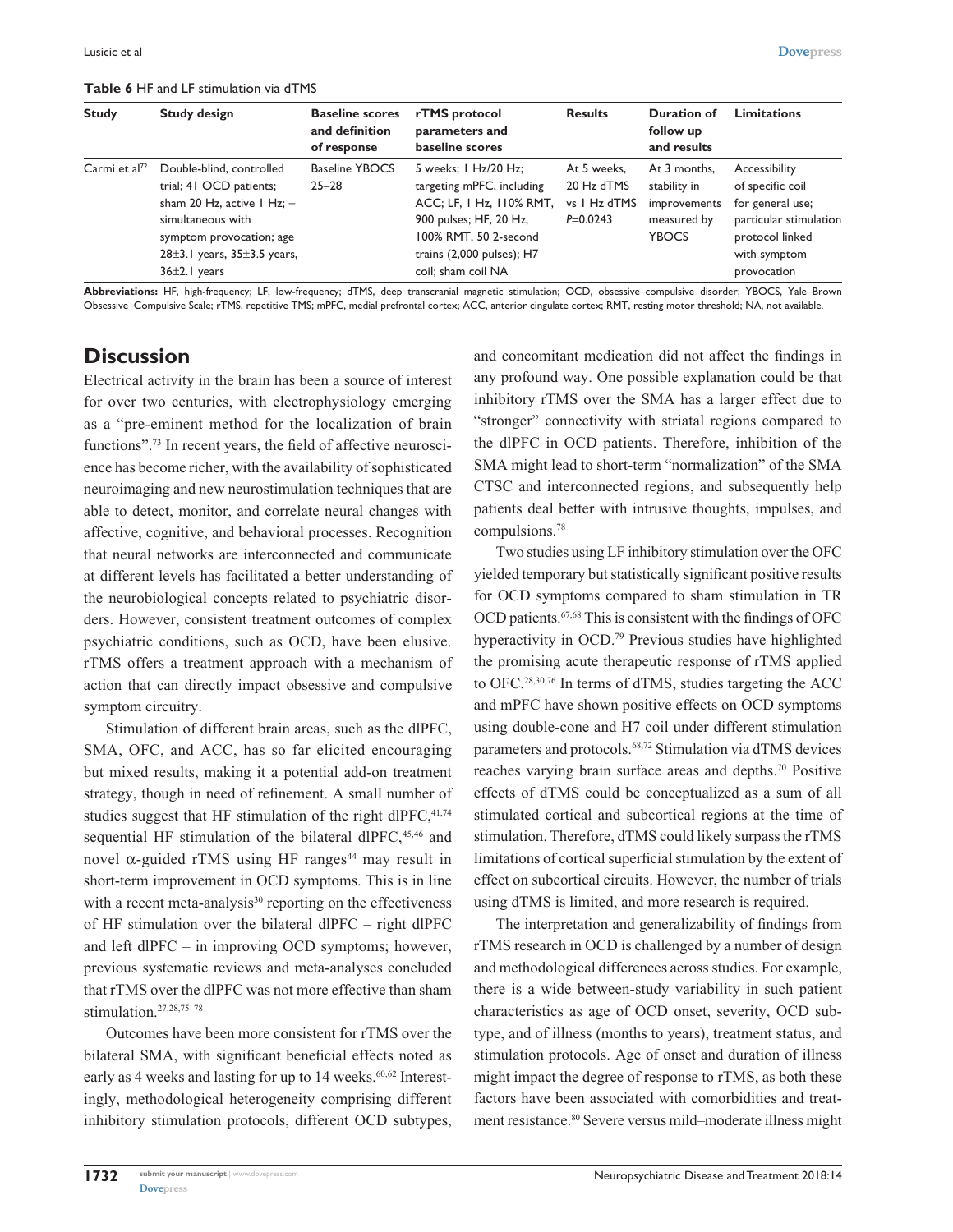additionally influence the extent of therapeutic rTMS effects, as shown in depression, where the severity of depression has been shown to predict the remission rates with rTMS, such that people with mild and moderate symptoms appeared to respond better to the treatment.<sup>81</sup>

A further challenge for the field is identifying which brain areas are responsible for mediating different OCD symptom dimensions. Such an understanding could inform which targets are most likely to be responsive to rTMS at an individual patient level. Further consideration also needs to be given to precise stimulation parameters. For example, Zhou et al<sup>30</sup> showed that stimulation at 100% RMT was more effective than stimulation at other intensities across a number of studies. Variability in sham protocols between studies has been shown to impact treatment effect sizes, depending on the use of active or inactive coil.<sup>30</sup> The underlying mechanisms are unclear, especially considering a generally low placebo effect in severe OCD.<sup>82</sup>

Meta-analyses $27-31$  of TMS in OCD have attempted to aggregate data from a number of different studies. Though relevant in generating information on promising targets and stimulation parameters, combined effect results have limitations in enhancing our understanding of clinical predictors (age, duration of OCD, baseline medication) and stimulationrelevant factors (eg, target, frequency range, and stimulation frequency) that are potentially associated with positive treatment outcomes. In addition, it is not yet clear whether there are significant differences in efficacy between targets. The modest number of studies and clinical heterogeneity among studies calls for careful interpretation. Apart from the effect of rTMS on the SMA (use of only LF stimulation on SMA), which yields a moderate effect size, results from other metaanalyses combining HF and LF parameters and different stimulation duration, as well as different sham conditions, are not specific enough to guide clinical practice.

The majority of rTMS studies in OCD have been conducted in TR OCD patients as an augmentation strategy to standard pharmacological treatment. There is a lack of studies comparing other augmentation strategies with rTMS as an add-on treatment in this subgroup of patients.<sup>83</sup> There is a need to address the design and methodological heterogeneity of rTMS studies, including the difference in stimulation protocols, the underlying variability in pharmacological treatment, and the heterogeneity of OCD subtypes, which might have obscured the true therapeutic effect of rTMS. Addressing these issues will help clarify to what extent rTMS is clinically comparable with other augmentation strategies and thus valuable in the OCD treatment armamentarium.

Larger studies will also provide more statistical power to detect meaningful effects of treatment.

In conclusion, as a new neurostimulation technique, rTMS shows promise as part of a toolbox of current psychiatric treatment options for OCD. Its noninvasiveness with good tolerability and side-effect profile make it an appealing treatment consideration. Underlying neurobiological mechanisms related to TMS are still under evaluation, but appear to offer a novel "third" way of addressing symptoms via localized electrical stimulation compared to pharmacotherapy and psychotherapy approaches. Recent studies have considered rTMS as an adjunct treatment in TR patients with long duration of illness. In future, apart from managing design and methodology issues encountered in previous studies, it will be of interest to address rTMS as an augmentation strategy earlier in the course of treatment and consider parallel stimulation of a few cortical regions. Also, rTMS could be evaluated as an option in medication-naïve patients who cannot tolerate pharmacological treatment and have limited benefits from psychotherapy approaches. Advances in targeted brain stimulation via development of dTMS H coils paired with functional neuroimaging are offering a step further in understanding and management of OCD. However, it is yet to be determined how we can best optimize the approach via rTMS or dTMS to achieve clinically relevant results.

# **Disclosure**

The authors report no conflicts of interest in this work.

## **References**

- 1. American Psychiatric Association. *Diagnostic and Statistical Manual of Mental Disorders*. 5th ed. Washington, DC: APA; 2013.
- 2. World Health Organization. *The ICD-10 Classification of Mental and Behavioural Disorders: Clinical Descriptions and Diagnostic Guidelines*. Geneva: WHO; 1992.
- 3. Subramaniam M, Soh P, Vaingankar JA, Picco L, Chong SA. Quality of life in obsessive-compulsive disorder: impact of the disorder and of treatment. *CNS Drugs*. 2013;27(5):367–383.
- 4. Kessler RC, Berglund P, Demler O, Jin R, Merikangas KR, Walters EE. Lifetime prevalence and age-of-onset distributions of DSM-IV disorders in the National Comorbidity Survey Replication. *Arch Gen Psychiatry*. 2005;62(6):593–602.
- 5. Ruscio AM, Stein DJ, Chiu WT, Kessler RC. The epidemiology of obsessive-compulsive disorder in the National Comorbidity Survey Replication. *Mol Psychiatry*. 2010;15(1):53–63.
- 6. Castle DJ, Deale A, Marks IM. Gender differences in obsessive compulsive disorder. *Aust N Z J Psychiatry*. 1995;29(1):114–117.
- 7. Jenike MA. Clinical practice: obsessive-compulsive disorder. *N Engl J Med*. 2004;350(3):259–265.
- 8. Goodman WK, McDougle CJ, Barr LC, Aronson SC, Price LH. Biological approaches to treatment-resistant obsessive compulsive disorder. *J Clin Psychiatry*. 1993;54(Suppl):16–26.
- 9. Schruers K, Koning K, Luermans J, Haack MJ, Griez E. Obsessive– compulsive disorder: a critical review of therapeutic perspectives. *Acta Psychiatr Scand*. 2005;111(4):261–271.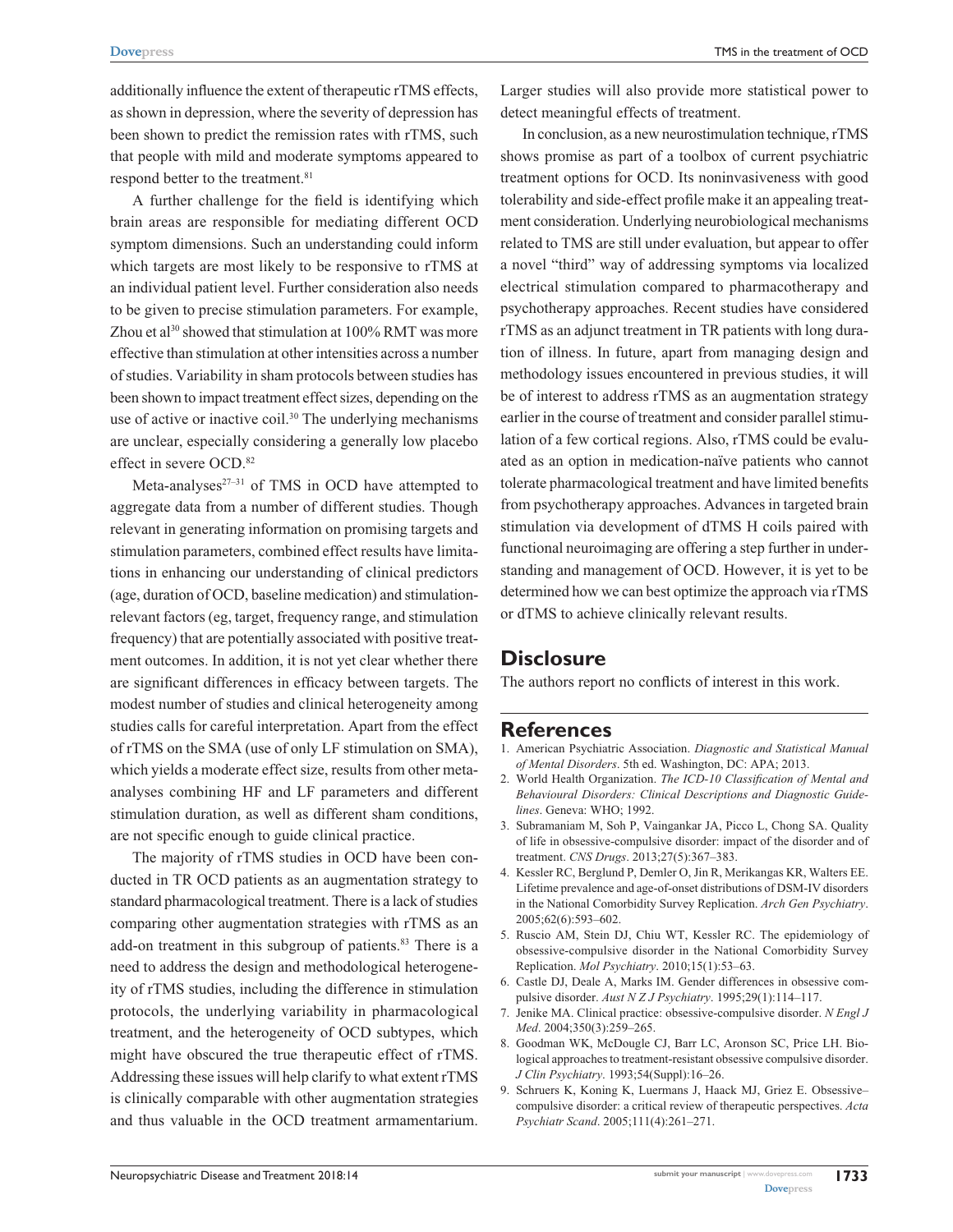- 10. Koran LM, Hanna GL, Hollander E, Nestadt G, Simpson HB. Practice guideline for the treatment of patients with obsessive-compulsive disorder. *Am J Psychiatry*. 2007;164(7 Suppl):5–53.
- 11. Bandelow B, Zohar J, Hollander E, et al. World Federation of Societies of Biological Psychiatry (WFSBP) guidelines for the pharmacological treatment of anxiety, obsessive-compulsive and post-traumatic stress disorders: first revision. *World J Biol Psychiatry*. 2008;9(4):248–312.
- 12. Baldwin DS, Anderson IM, Nutt DJ, et al. Evidence-based pharmacological treatment of anxiety disorders, post-traumatic stress disorder and obsessive-compulsive disorder: a revision of the 2005 guidelines from the British Association for Psychopharmacology. *J Psychopharmacol*. 2014;28(5):403–439.
- 13. Pallanti S, Hollander E, Bienstock C, et al. Treatment non-response in OCD: methodological issues and operational definitions. *Int J Neuropsychopharmacol*. 2002;5(2):181–191.
- 14. Pallanti S, Quercioli L. Treatment-refractory obsessive-compulsive disorder: methodological issues, operational definitions and therapeutic lines. *Prog Neuropsychopharmacol Biol Psychiatry*. 2006;30(3): 400–412.
- 15. Castle D, Bosanac P, Rossell S. Treating OCD: what to do when firstline therapies fail. *Australas Psychiatry*. 2015;23(4):350–353.
- 16. Milad MR, Rauch SL. Obsessive-compulsive disorder: beyond segregated cortico-striatal pathways. *Trends Cogn Sci*. 2012;16(1):43–51.
- 17. Alexander GE, DeLong MR, Strick PL. Parallel organization of functionally segregated circuits linking basal ganglia and cortex. *Annu Rev Neurosci*. 1986;9:357–381.
- 18. Haber SN. The primate basal ganglia: parallel and integrative networks. *J Chem Neuroanat*. 2003;26(4):317–330.
- 19. van den Heuvel OA, van Wingen G, Soriano-Mas C, et al. Brain circuitry of compulsivity. *Eur Neuropsychopharmacol*. 2016;26(5):810–827.
- 20. Russo M, Naro A, Mastroeni C, et al. Obsessive-compulsive disorder: a "sensory-motor" problem? *Int J Psychophysiol*. 2014;92(2):74–78.
- 21. Sheth SA, Mian MK, Patel SR, et al. Human dorsal anterior cingulate cortex neurons mediate ongoing behavioural adaptation. *Nature*. 2012;488(7410):218–221.
- 22. Vahabzadeh A, McDougle CJ. Obsessive–compulsive disorder. In: McManus LM, Mitchell RN, editors. *Pathobiology of Human Disease*. San Diego, CA: Academic Press; 2014:2512–2521.
- 23. Maia TV, Cooney RE, Peterson BS. The neural bases of obsessive– compulsive disorder in children and adults. *Dev Psychopathol*. 2008; 20(4):1251–1283.
- 24. Comte M, Schön D, Coull JT, et al. Dissociating bottom-up and top-down mechanisms in the cortico-limbic system during emotion processing. *Cereb Cortex*. 2016;26(1):144–155.
- 25. Chen R, Classen J, Gerloff C, et al. Depression of motor cortex excitability by low-frequency transcranial magnetic stimulation. *Neurology*. 1997;48(5):1398–1403.
- 26. Houdayer E, Degardin A, Cassim F, Bocquillon P, Derambure P, Devanne H. The effects of low- and high-frequency repetitive TMS on the input/output properties of the human corticospinal pathway. *Exp Brain Res*. 2008;187(2):207–217.
- 27. Slotema CW, Blom JD, Hoek HW, Sommer IE. Should we expand the toolbox of psychiatric treatment methods to include repetitive transcranial magnetic stimulation (rTMS)? A meta-analysis of the efficacy of rTMS in psychiatric disorders. *J Clin Psychiatry*. 2010;71(7): 873–884.
- 28. Berlim MT, Neufeld NH, van den Eynde F. Repetitive transcranial magnetic stimulation (rTMS) for obsessive–compulsive disorder (OCD): an exploratory meta-analysis of randomized and sham-controlled trials. *J Psychiatr Res*. 2013;47(8):999–1006.
- 29. Trevizol AP, Shiozawa P, Cook IA, et al. Transcranial magnetic stimulation for obsessive–compulsive disorder: an updated systematic review and meta-analysis. *J ECT*. 2016;32(4):262–266.
- 30. Zhou DD, Wang W, Wang GM, Li DQ, Kuang L. An updated metaanalysis: short-term therapeutic effects of repeated transcranial magnetic stimulation in treating obsessive-compulsive disorder. *J Affect Disord*. 2017;215:187–196.
- 31. Ma ZR, Shi LJ. Repetitive transcranial magnetic stimulation (rTMS) augmentation of selective serotonin reuptake inhibitors (SSRIs) for SSRIresistant obsessive-compulsive disorder (OCD): a meta-analysis of randomized controlled trials. *Int J Clin Exp Med*. 2014;7(12):4897–4905.
- 32. Alvarez JA, Emory E. Executive function and the frontal lobes: a metaanalytic review. *Neuropsychol Rev*. 2006;16(1):17–42.
- 33. MacDonald AW 3rd, Cohen JD, Stenger VA, Carter CS. Dissociating the role of the dorsolateral prefrontal and anterior cingulate cortex in cognitive control. *Science*. 2000;288(5472):1835–1838.
- 34. Robertson EM, Tormos JM, Maeda F, Pascual-Leone A. The role of the dorsolateral prefrontal cortex during sequence learning is specific for spatial information. *Cereb Cortex*. 2001;11(7):628–635.
- 35. Mataix-Cols D, van den Heuvel OA. Common and distinct neural correlates of obsessive-compulsive and related disorders. *Psychiatr Clin North Am*. 2006;29(2):391–410, viii.
- 36. Greenberg BD, George MS, Martin JD, et al. Effect of prefrontal repetitive transcranial magnetic stimulation in obsessive-compulsive disorder: a preliminary study. *Am J Psychiatry*. 1997;154(6):867–869.
- 37. Alonso P, Pujol J, Cardoner N, et al. Right prefrontal repetitive transcranial magnetic stimulation in obsessive-compulsive disorder: a double-blind, placebo-controlled study. *Am J Psychiatry*. 2001;158(7): 1143–1145.
- 38. George MS, Belmaker RH. *Transcranial Magnetic Stimulation in Clinical Psychiatry*. Washington, DC: American Psychiatric Publishing; 2007.
- 39. Seo HJ, Jung YE, Lim HK, Um YH, Lee CU, Chae JH. Adjunctive low-frequency repetitive transcranial magnetic stimulation over the right dorsolateral prefrontal cortex in patients with treatment-resistant obsessive–compulsive disorder: a randomized controlled trial. *Clin Psychopharmacol Neurosci*. 2016;14(2):153–160.
- 40. Elbeh KA, Elserogy YM, Khalifa HE, Ahmed MA, Hafez MH, Khedr EM. Repetitive transcranial magnetic stimulation in the treatment of obsessive–compulsive disorders: double blind randomized clinical trial. *Psychiatry Res*. 2016;238:264–269.
- 41. Mansur CG, Myczkowki ML, Cabral SB, et al. Placebo effect after prefrontal magnetic stimulation in the treatment of resistant obsessive– compulsive disorder: a randomized controlled trial. *Int J Neuropsychopharmacol*. 2011;14(10):1389–1397.
- 42. Prasko J, Pasková B, Záleský R, et al. The effect of repetitive transcranial magnetic stimulation (rTMS) on symptoms in obsessive compulsive disorder: a randomized, double blind, sham controlled study. *Neuro Endocrinol Lett*. 2006;27(3):327–332.
- 43. Sachdev PS, Loo CK, Mitchell PB, McFarquhar TF, Malhi GS. Repetitive transcranial magnetic stimulation for the treatment of obsessive compulsive disorder: a double-blind controlled investigation. *Psychol Med*. 2007;37(11):1645–1649.
- 44. Ma X, Huang Y, Liao L, Jin Y. A randomized double-blinded shamcontrolled trial of α electroencephalogram-guided transcranial magnetic stimulation for obsessive–compulsive disorder. *Chin Med J*. 2014; 127(4):601–606.
- 45. Haghighi M, Shayganfard M, Jahangard L, et al. Repetitive transcranial magnetic stimulation (rTMS) improves symptoms and reduces clinical illness in patients suffering from OCD: results from a single-blind, randomized clinical trial with sham cross-over condition. *J Psychiatr Res*. 2015;68:238–244.
- 46. Jahangard L, Haghighi M, Shyayganfard M, et al. Repetitive transcranial magnetic stimulation improved symptoms of obsessive–compulsive disorder, but also cognitive performance: results from a randomized clinical trial with a cross-over design and sham condition. *Neuropsychobiology*. 2016;73(4):224–232.
- 47. Kang JI, Kim CH, Namkoong K, Lee CI, Kim SJ. A randomized controlled study of sequentially applied repetitive transcranial magnetic stimulation in obsessive–compulsive disorder. *J Clin Psychiatry*. 2009; 70(12):1645–1651.
- 48. Mantovani A, Lisanby SH, Pieraccini F, Ulivelli M, Castrogiovanni P, Rossi S. Repetitive transcranial magnetic stimulation (rTMS) in the treatment of obsessive–compulsive disorder (OCD) and Tourette's syndrome (TS). *Int J Neuropsychopharmacol*. 2005;9(1):95–100.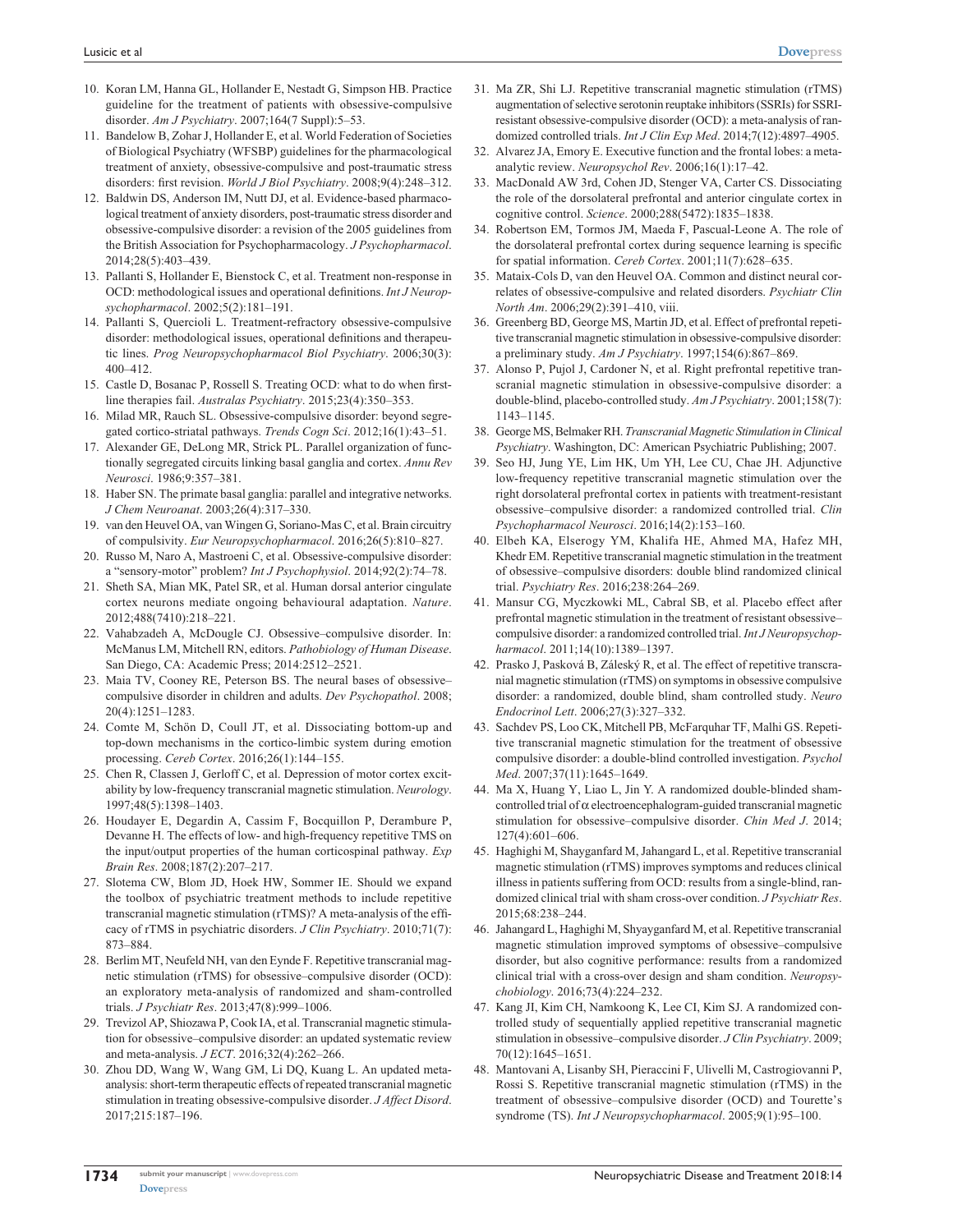- 49. Middleton FA. A revised neuroanatomy of frontal–subcortical circuits. In: Lichter DG, editor. *Frontal–Subcortical Circuits in Psychiatric and Neurological Disorders*. New York: Guildford Press; 2001:44–58.
- 50. Akkal D, Dum RP, Strick PL. Supplementary motor area and presupplementary motor area: targets of basal ganglia and cerebellar output. *J Neurosci*. 2007;27(40):10659–10673.
- 51. August JM, Rothenberger A, Baudewig J, Roessner V, Dechent P. May functional imaging be helpful for behavioral assessment in children? Regions of motor and associative cortico-subcortical circuits can be differentiated by laterality and rostrality. *Front Hum Neurosci*. 2015;9:314.
- 52. Nachev P, Wydell H, O'Neill K, Husain M, Kennard C. The role of the pre-supplementary motor area in the control of action. *Neuroimage*. 2007;36(Suppl 2):T155–T163.
- 53. Roberts RE, Husain M. A dissociation between stopping and switching actions following a lesion of the pre-supplementary motor area. *Cortex*. 2015;63:184–195.
- 54. van den Heuvel OA, Remijnse PL, Mataix-Cols D, et al. The major symptom dimensions of obsessive–compulsive disorder are mediated by partially distinct neural systems. *Brain*. 2009;132(Pt 4):853–868.
- 55. Radua J, Mataix-Cols D. Voxel-wise meta-analysis of grey matter changes in obsessive–compulsive disorder. *Br J Psychiatry*. 2009;195(5): 393–402.
- 56. Gilbert AR, Akkal D, Almeida JR, et al. Neural correlates of symptom dimensions in pediatric obsessive–compulsive disorder: a functional magnetic resonance imaging study. *J Am Acad Child Adolesc Psychiatry*. 2009;48(9):936–944.
- 57. de Wit SJ, Alonso P, Schweren L, et al. Multicenter voxel-based morphometry mega-analysis of structural brain scans in obsessive– compulsive disorder. *Am J Psychiatry*. 2014;171(3):340–349.
- 58. de Wit SJ, de Vries FE, van der Werf YD, et al. Presupplementary motor area hyperactivity during response inhibition: a candidate endophenotype of obsessive–compulsive disorder. *Am J Psychiatry*. 2012;169(10): 1100–1108.
- 59. Eng GK, Sim K, Chen SH. Meta-analytic investigations of structural grey matter, executive domain-related functional activations, and white matter diffusivity in obsessive compulsive disorder: an integrative review. *Neurosci Biobehav Rev*. 2015;52:233–257.
- 60. Mantovani A, Simpson HB, Fallon BA, Rossi S, Lisanby SH. Randomized sham-controlled trial of repetitive transcranial magnetic stimulation in treatment-resistant obsessive–compulsive disorder. *Int J Neuropsychopharmacol*. 2010;13(2):217–227.
- 61. Yücel M, Harrison BJ, Wood SJ, et al. Functional and biochemical alterations of the medial frontal cortex in obsessive–compulsive disorder. *Arch Gen Psychiatry*. 2007;64(8):946–955.
- 62. Gomes PV, Brasil-Neto JP, Allam N, Rodrigues de Souza E. A randomized, double-blind trial of repetitive transcranial magnetic stimulation in obsessive–compulsive disorder with three-month follow-up. *J Neuropsychiatry Clin Neurosci*. 2012;24(4):437–443.
- 63. Arumugham SS, Subhasini VS, Madhuri HN, et al. Augmentation effect of low frequency-repetitive transcranial magnetic stimulation over pre-supplementary motor area in obsessive compulsive disorder: a randomized controlled trial. *Brain Stimul*. 2015;8(2):391.
- 64. Hawken ER, Dilkov D, Kaludiev E, Simek S, Zhang F, Milev R. Transcranial magnetic stimulation of the supplementary motor area in the treatment of obsessive–compulsive disorder: a multi-site study. *Int J Mol Sci*. 2016;17(3):420.
- 65. Pelissolo A, Harika-Germaneau G, Rachid F, et al. Repetitive transcranial magnetic stimulation to supplementary motor area in refractory obsessive–compulsive disorder treatment: a sham-controlled trial. *Int J Neuropsychopharmacol*. 2016;19(8):pyw025.
- 66. Pauls DL, Abramovitch A, Rauch SL, Geller DA. Obsessive–compulsive disorder: an integrative genetic and neurobiological perspective. *Nat Rev Neurosci*. 2014;15(6):410–424.
- 67. Ruffini C, Locatelli M, Lucca A, Benedetti F, Insacco C, Smeraldi E. Augmentation effect of repetitive transcranial magnetic stimulation over the orbitofrontal cortex in drug-resistant obsessive–compulsive disorder patients: a controlled investigation. *Prim Care Companion J Clin Psychiatry*. 2009;11(5):226–230.
- 68. Nauczyciel C, le Jeune F, Naudet F, et al. Repetitive transcranial magnetic stimulation over the orbitofrontal cortex for obsessive– compulsive disorder: a double-blind, crossover study. *Transl Psychiatry*. 2014;4:e436.
- 69. Alonso P, Cuadras D, Gabriëls L, et al. Deep brain stimulation for obsessive–compulsive disorder: a meta-analysis of treatment outcome and predictors of response. *PLoS One*. 2015;10(7):e0133591.
- 70. Tendler A, Ygael NB, Roth Y, Zangen A. Deep transcranial magnetic stimulation (dTMS): beyond depression. *Expert Rev Med Devices*. 2016;13(10):987–1000.
- 71. Greenberg BD, Murphy DL, Rasmussen SA. Neuroanatomically based approaches to obsessive–compulsive disorder: neurosurgery and transcranial magnetic stimulation. *Psychiatr Clin North Am*. 2000;23(3): 671–686.
- 72. Carmi L, al Yagon U, Dar R, Zohar J, Zangen A. Deep transcranial magnetic stimulation (TMS) in obsessive compulsive disorder (OCD) patients. *Eur Psychiatry*. 2015;30(Suppl 1):794.
- 73. Brazier MA. The history of the electrical activity of the brain as a method for localizing sensory function. *Med Hist*. 1963;7:199–211.
- 74. Sachdev PS, McBride R, Loo CK, Mitchell PB, Malhi GS, Croker VM. Right versus left prefrontal transcranial magnetic stimulation for obsessive–compulsive disorder: a preliminary investigation. *J Clin Psychiatry*. 2001;62(12):981–984.
- 75. Martin JL, Barbanoj MJ, Pérez V, Sacristán M. Transcranial magnetic stimulation for the treatment of obsessive–compulsive disorder. *Cochrane Database Syst Rev*. 2003;(3):CD003387.
- 76. Blom RM, Figee M, Vulink N, Denys D. Update on repetitive transcranial magnetic stimulation in obsessive–compulsive disorder: different targets. *Curr Psychiatry Rep*. 2011;13(4):289–294.
- 77. Jaafari N, Rachid F, Rotge JY, et al. Safety and efficacy of repetitive transcranial magnetic stimulation in the treatment of obsessive–compulsive disorder: a review. *World J Biol Psychiatry*. 2012;13(3):164–177.
- 78. Saba G, Moukheiber A, Pelissolo A. Transcranial cortical stimulation in the treatment of obsessive–compulsive disorders: efficacy studies. *Curr Psychiatry Rep*. 2015;17(5):36.
- 79. Rotge JY, Guehl D, Dilharreguy B, et al. Provocation of obsessive– compulsive symptoms: a quantitative voxel-based meta-analysis of functional neuroimaging studies. *J Psychiatry Neurosci*. 2008;33(5): 405–412.
- 80. Kalra SK, Swedo SE. Children with obsessive–compulsive disorder: are they just "little adults"? *J Clin Invest*. 2009;119(4):737–746.
- 81. Grammer GG, Kuhle AR, Clark CC, Dretsch MN, Williams KA, Cole JT. Severity of depression predicts remission rates using transcranial magnetic stimulation. *Front Psychiatry*. 2015;6:114.
- 82. Sugarman MA, Kirsch I, Huppert JD. Obsessive–compulsive disorder has a reduced placebo (and antidepressant) response compared to other anxiety disorders: a meta-analysis. *J Affect Disord*. 2017;218: 217–226.
- 83. Pallanti S, Marras A, Salerno L, Makris N, Hollander E. Better than treated as usual: transcranial magnetic stimulation augmentation in selective serotonin reuptake inhibitor-refractory obsessive–compulsive disorder, mini-review and pilot open-label trial. *J Psychopharmacol*. 2016;30(6):568–578.